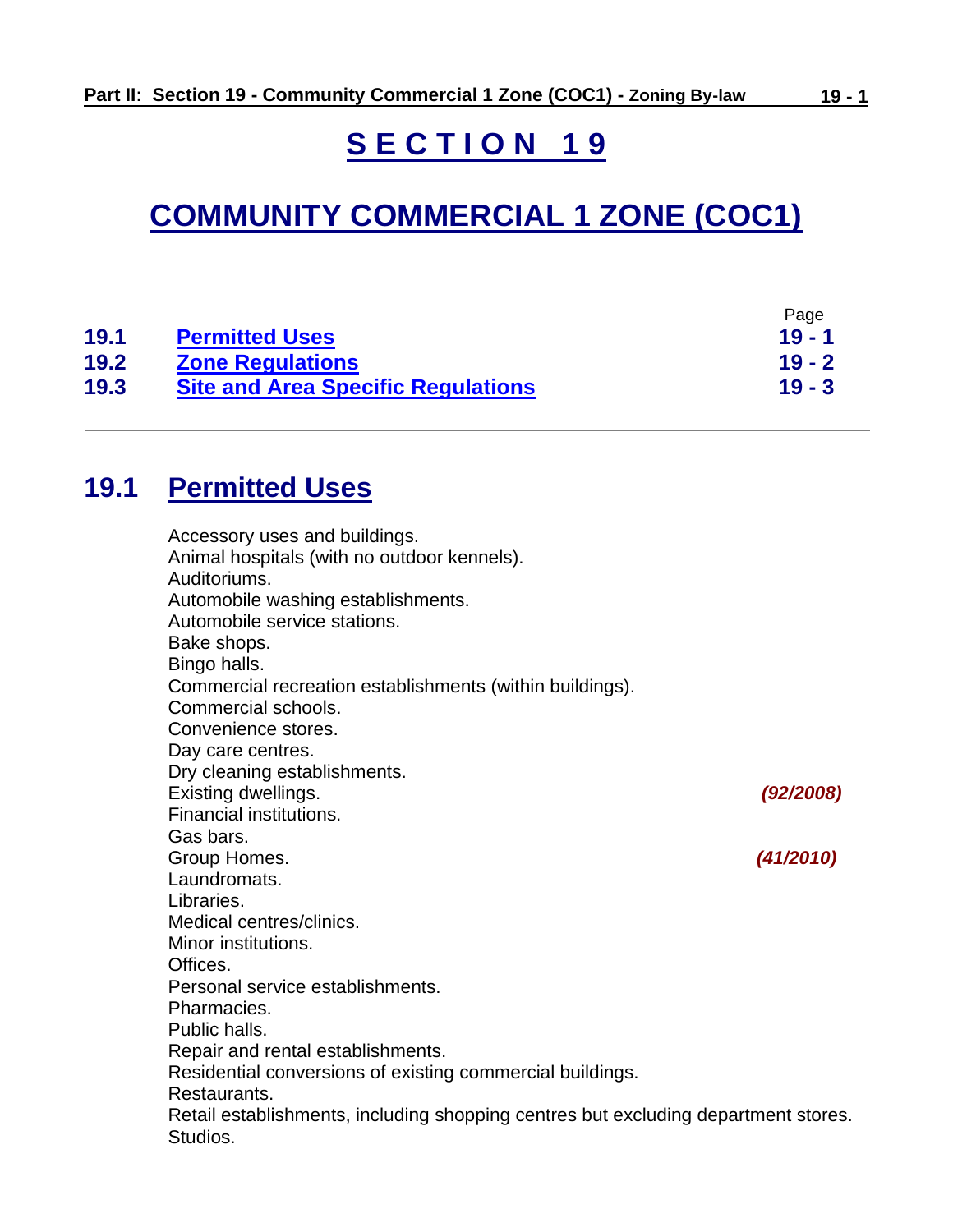# <span id="page-1-0"></span>**19.2 Zone Regulations**

### **19.2.1 All Those Uses Set Out in Section 19.1 Except Gas Bars, Automobile Service Stations, Residential Conversion of Existing Commercial Buildings and Group Homes** *(41/2010)*

| (1)  | Lot Area:                        | (minimum) | 460m <sup>2</sup>                                                                                                                         |
|------|----------------------------------|-----------|-------------------------------------------------------------------------------------------------------------------------------------------|
| (2)  | Lot Frontage:                    | (minimum) | 15 <sub>m</sub>                                                                                                                           |
| (3)  | Front Yard Depth:                | (minimum) | 12m                                                                                                                                       |
| (4)  | Side Yard Widths:                | (minimum) | <b>3m</b> (each side), except that where<br>side lot line abuts any<br>a<br>Residential Zone, the minimum<br>side yard width shall be 12m |
| (5)  | Rear Yard Depth:                 | (minimum) | 3m, except that where a rear lot<br>line abuts any Residential Zone,<br>the minimum rear yard depth shall<br>be 12m                       |
| (6)  | Lot Coverage:                    | (maximum) | <b>50%</b>                                                                                                                                |
| (7)  | Height:                          | (maximum) | 2 storeys                                                                                                                                 |
| (8)  | Landscaped Open Space: (minimum) |           | 10%                                                                                                                                       |
| (9)  | <b>Landscaped Strips:</b>        | (minimum) | <b>3m</b> adjacent to a Residential Zone                                                                                                  |
| (10) | <b>Floor Area Restriction:</b>   | (maximum) | 300m <sup>2</sup> for restaurants                                                                                                         |

### **19.2.2 Automobile Service Stations and Gas Bars**

(1) The regulations set out in Section 15.2.2 shall apply.

#### **19.2.3 Residential Conversion of an Existing Commercial Building**

(1) The regulations set out in Section 14.2.2 shall apply.

#### **19.2.4 Group Homes**

*(41/2010)*

(1) The regulations set out in [Section 3.16](ZB_Sec_03_General_Regulations.doc#GR_3_16_Group_Homes) shall apply.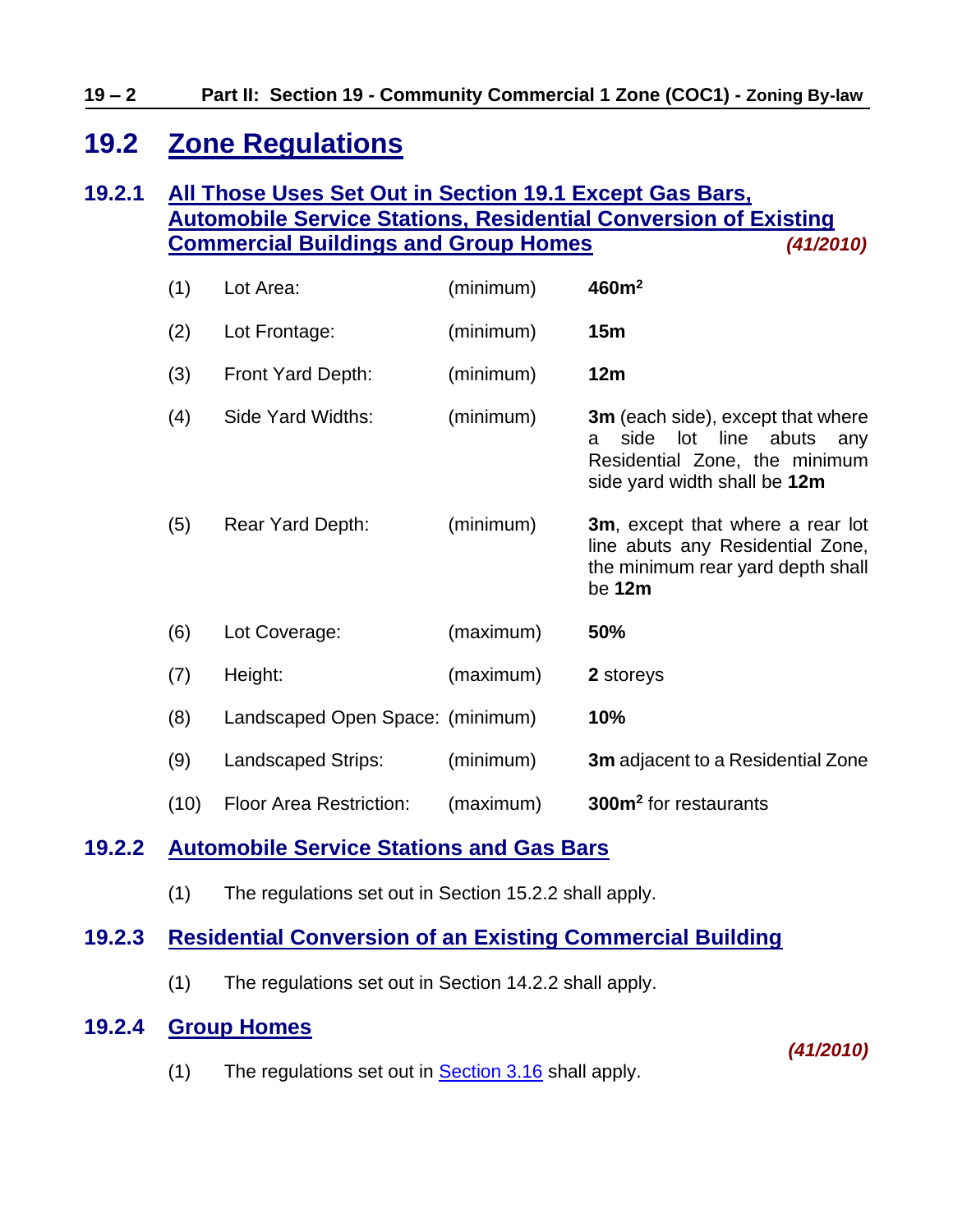# <span id="page-2-0"></span>**19.3 Site and Area Specific Regulations**

**The following site and area specific zones shall be subject to the preceding permitted uses and zone regulations except where those permitted uses and regulations are varied by the provisions of these site and area specific zones**.

|                | Page     |                | Page      |                | Page      |
|----------------|----------|----------------|-----------|----------------|-----------|
| <b>COC1-1</b>  | $19 - 3$ | <b>COC1-12</b> | $19 - 10$ | <b>COC1-23</b> | $19 - 15$ |
| <b>COC1-2</b>  | $19 - 4$ | <b>COC1-13</b> | $19 - 10$ | <b>COC1-24</b> | $19 - 15$ |
| <b>COC1-3</b>  | $19 - 4$ | <b>COC1-14</b> | $19 - 11$ | <b>COC1-25</b> | $19 - 16$ |
| <b>COC1-4</b>  | $19 - 5$ | <b>COC1-15</b> | $19 - 11$ | <b>COC1-26</b> | $19 - 17$ |
| <b>COC1-5</b>  | $19 - 6$ | <b>COC1-16</b> | $19 - 11$ | <b>COC1-27</b> | $19 - 18$ |
| <b>COC1-6</b>  | $19 - 6$ | <b>COC1-17</b> | $19 - 12$ | <b>COC1-28</b> | $19 - 18$ |
| <b>COC1-7</b>  | $19 - 7$ | <b>COC1-18</b> | $19 - 12$ | <b>COC1-29</b> | $19 - 20$ |
| <b>COC1-8</b>  | $19 - 7$ | <b>COC1-19</b> | $19 - 13$ | <b>COC1-30</b> | $19 - 20$ |
| <b>COC1-9</b>  | $19 - 8$ | <b>COC1-20</b> | $19 - 13$ | <b>COC1-31</b> | $19 - 21$ |
| <b>COC1-10</b> | $19 - 8$ | <b>COC1-21</b> | $19 - 14$ | <b>COC1-32</b> | $19 - 22$ |
| <b>COC1-11</b> | $19 - 9$ | <b>COC1-22</b> | $19 - 14$ |                |           |
|                |          |                |           |                |           |

<span id="page-2-1"></span>**19.3.1 COC1 -1** (See Zoning Map Parts 5, 9, 23 and 62)

#### **19.3.1.1 Permitted Uses**

(1) All those uses set out in [Section 19.1,](#page-0-0) except gas bars, automobile service stations and residential conversions of existing commercial buildings.

#### **19.3.1.2 Site Zone Regulations**

<span id="page-2-2"></span>

| (1) | Side Yard Widths:       | (minimum) | 3m, except that where a side lot<br>line abuts any Residential Zone,<br>the minimum side yard width shall<br>be 5m        |
|-----|-------------------------|-----------|---------------------------------------------------------------------------------------------------------------------------|
| (2) | <b>Rear Yard Depth:</b> | (minimum) | 7.5m, except that where the rear<br>lot line abuts any Residential Zone,<br>the minimum rear yard depth shall<br>be $12m$ |
| (3) | Lot Coverage:           | (maximum) | 35%                                                                                                                       |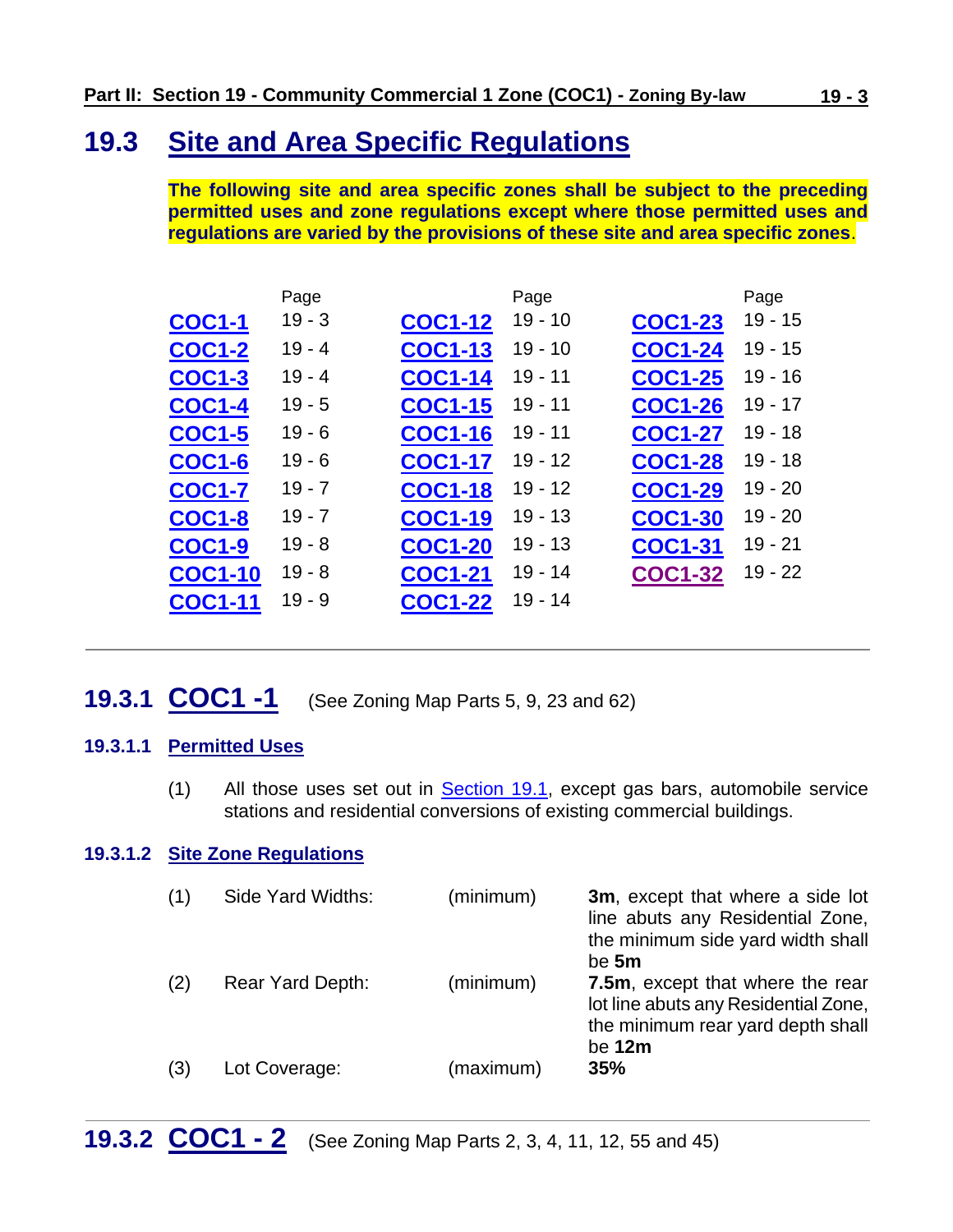#### **19.3.2.1 Permitted Uses**

(1) All those uses set out in [Section 19.1,](#page-0-0) except automobile washing establishments and animal hospitals.

#### **19.3.2.2 Site Zone Regulations**

| (1) | Lot Area:         | (minimum) | 370 <sup>m²</sup>                                                                                |
|-----|-------------------|-----------|--------------------------------------------------------------------------------------------------|
| (2) | Lot Frontage:     | (minimum) | 12m                                                                                              |
| (3) | Front Yard Depth: | (minimum) | 3m                                                                                               |
| (4) | Side Yard Widths: | (minimum) | 3m, except that a minimum side<br>yard of 5m shall be provided<br>adjacent to a Residential Zone |
| (5) | Rear Yard Depth:  | (minimum) | 7.5m                                                                                             |
| (6) | Lot Coverage:     | (maximum) | 35%                                                                                              |

### <span id="page-3-0"></span>**19.3.3 COC1-3** (See Zoning Map Part 9)

#### **19.3.3.1 Permitted Uses**

The lands shall be used for the following uses only:

- (1) Accessory uses and buildings.<br>(2) Commercial schools.
- Commercial schools.
- (3) Medical centres/clinics for not more than **2** doctors.
- (4) Offices.
- (5) Place of Worship. *(105/2003)*

#### **19.3.3.2 Site Zone Regulations**

| (1) | Lot Area:         | (minimum) | 990m <sup>2</sup> |
|-----|-------------------|-----------|-------------------|
| (2) | Lot Frontage:     | (minimum) | 30 <sub>m</sub>   |
| (3) | Side Yard Widths: | (minimum) | 3.8m (each side)  |
| (4) | Rear Yard Depth:  | (minimum) | 3m                |
| (5) | Height:           | (maximum) | 1.5 storeys       |
| (6) | Lot Coverage:     | (maximum) | 35%               |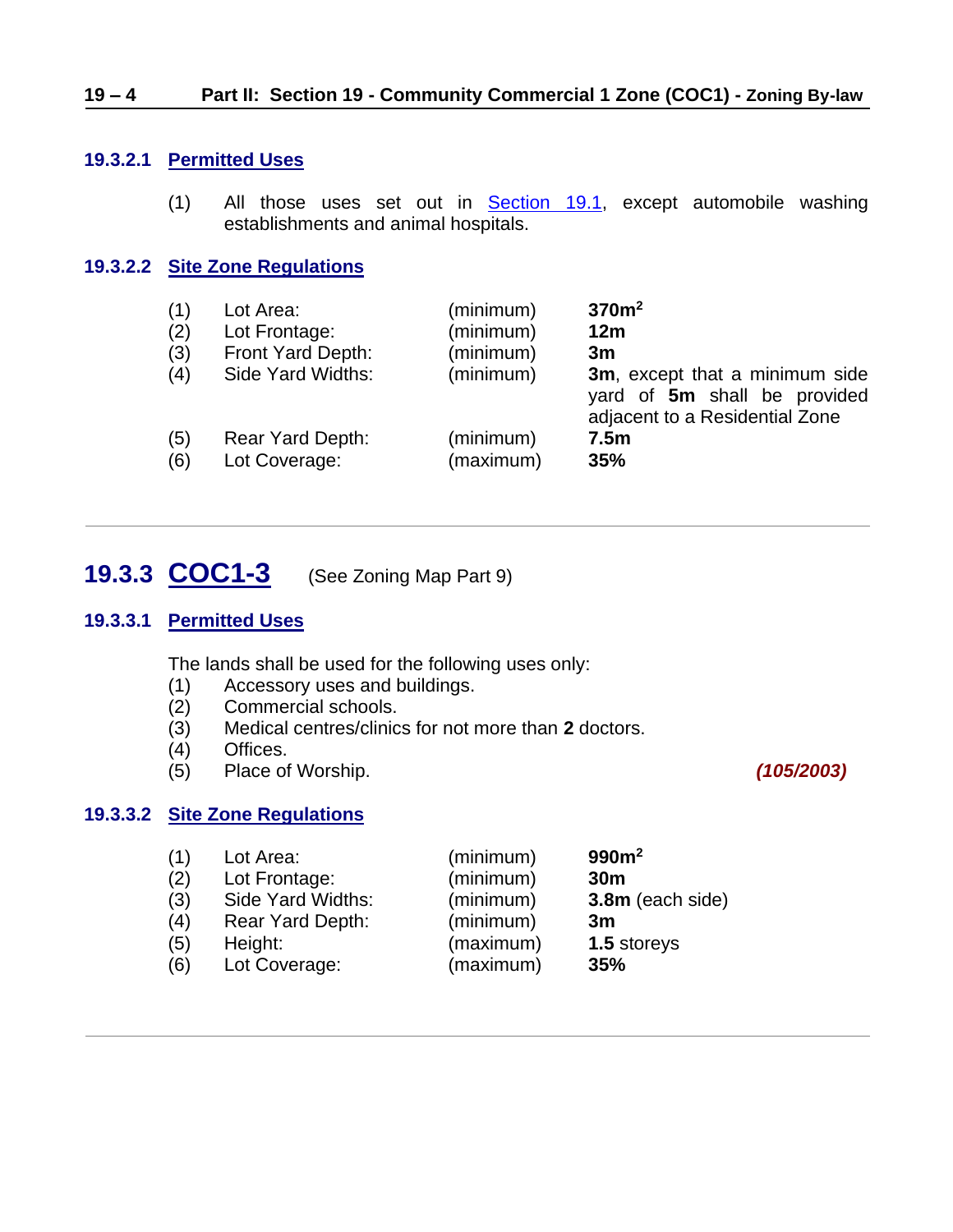# <span id="page-4-0"></span>**19.3.4 COC1-4** (See Zoning Map Part 9)

#### **19.3.4.1 Permitted Uses**

The lands shall be used for the following uses only:

- (1) Accessory uses and buildings.
- (2) Automobile repair establishments.
- (3) Automobile washing establishments.<br>(4) Automobile service stations.
- (4) Automobile service stations.<br>(5) Commercial schools.
- Commercial schools.
- (6) Convenience stores.
- (7) Dry cleaning and laundry shops.
- (7) Gas bars.
- (8) Medical centres/clinics
- (9) Offices.
- (10) Restaurants.
- (11) Retail establishments, excluding department stores.

### **19.3.4.2 Site Zone Regulations**

| Lot Area:                      | (minimum)     | 3800m <sup>2</sup><br>50 <sub>m</sub>                                                                                                                                                          |
|--------------------------------|---------------|------------------------------------------------------------------------------------------------------------------------------------------------------------------------------------------------|
| Side Yard Widths:              | (minimum)     | 3m, except that 12m shall be<br>provided from a flanking street                                                                                                                                |
| Rear Yard:                     | (minimum)     | 3m                                                                                                                                                                                             |
| Setback for Gas Pumps:         | (minimum)     | 4.5m from all lot lines, except that<br>no gas pump shall be located<br>closer than 12m from Waterworks<br>Road                                                                                |
| Setback for Gas Pump<br>Canopy | (minimum)     | <b>3m</b> from all lot lines, except that<br>no gas pump canopy shall be<br>located closer than 10.5m from<br><b>Waterworks Road</b>                                                           |
|                                |               | $\mathbf 2$                                                                                                                                                                                    |
| Special Provision:             | (minimum)     | the vehicular entrance to the bays<br>automobile<br>service<br>οf<br>any<br>establishment,<br>washing<br>establishment or service station<br>be oriented<br>shall<br>towards<br>Lakeshore Road |
|                                | Lot Frontage: | (minimum)<br>Number of Main Buildings: (maximum)                                                                                                                                               |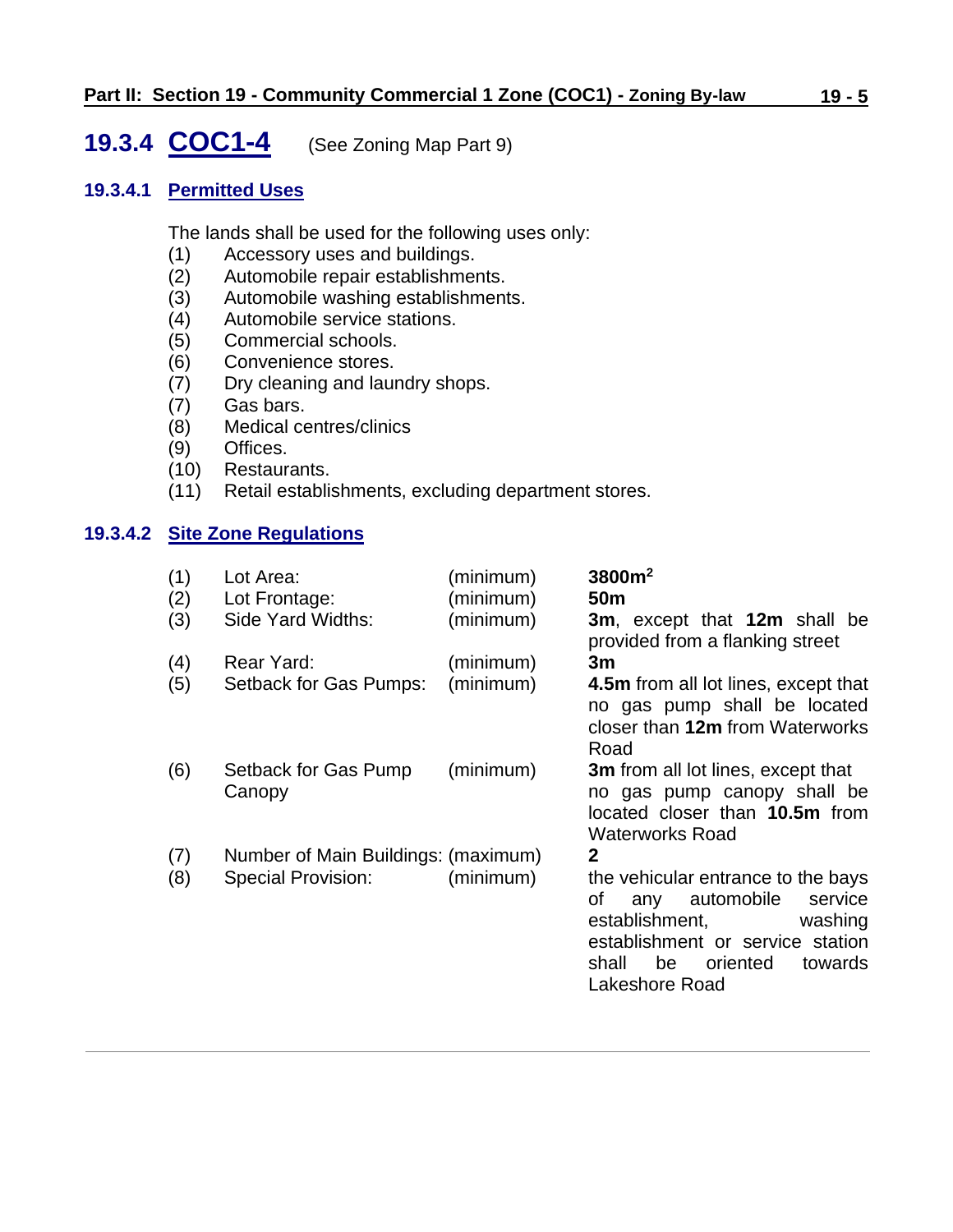#### **19 – 6 Part II: Section 19 - Community Commercial 1 Zone (COC1) - Zoning By-law**

### <span id="page-5-0"></span>**19.3.5 COC1-5** (See Zoning Map Part 9)

#### **19.3.5.1 Permitted Uses**

(1) Uses permitted in **Section 19.1**.

#### **19.3.5.2 Site Zone Regulations**

| (1) | Lot Area:               | (minimum) | 2ha                                          |
|-----|-------------------------|-----------|----------------------------------------------|
| (2) | Lot Frontage:           | (minimum) | 65 <sub>m</sub>                              |
| (3) | Front Yard Depth:       | (minimum) | 12.5m                                        |
| (4) | Side Yard Widths:       | (minimum) | 25m on one side and 13m on the<br>other side |
| (5) | Lot Coverage:           | (maximum) | 25%                                          |
| (6) | Rear Yard Depth:        | (minimum) | 9m                                           |
| (7) | Setback for Gas Pumps:  | (minimum) | 4.5m from any lot line                       |
| (8) | Setback for Pump Island | (minimum) | 3m from any lot line                         |
|     | Canopy:                 |           |                                              |

# <span id="page-5-1"></span>**19.3.6 COC1-6** (See Zoning Map Part 5)

#### **19.3.6.1 Permitted Uses**

(1) Uses permitted in [Section 19.1.](#page-0-0)

#### **19.3.6.2 Site Zone Regulations**

| (1) | Lot Area:         | (minimum) | 800m <sup>2</sup>                          |
|-----|-------------------|-----------|--------------------------------------------|
| (2) | Lot Frontage:     | (minimum) | 20 <sub>m</sub>                            |
| (3) | Front Yard Depth: | (minimum) | 8.5 <sub>m</sub>                           |
| (4) | Side Yard Widths: | (minimum) | 3m one side and 13.5m on the<br>other side |
| (5) | Rear Yard Depth:  | (minimum) | 3m                                         |
| (6) | Height:           | (maximum) | 1 storey                                   |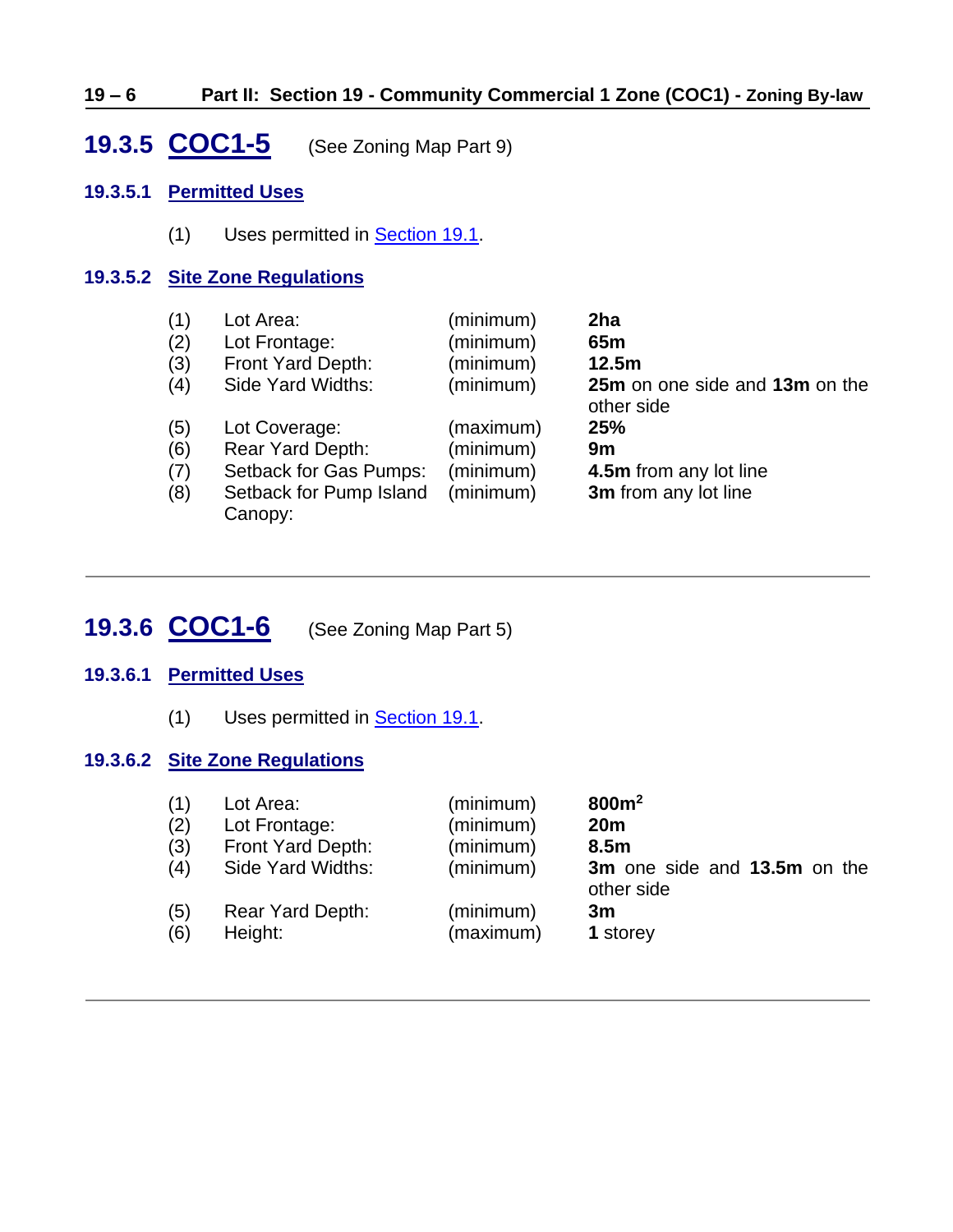## <span id="page-6-0"></span>**19.3.7 COC1-7** (See Zoning Map Part 5)

#### **19.3.7.1 Site Zone Regulations - All Uses Except Automobile Service Stations and Gas Bars**

| (1) | Lot Area:         | (minimum) | 1130m <sup>2</sup>                                             |
|-----|-------------------|-----------|----------------------------------------------------------------|
| (2) | Lot Frontage:     | (minimum) | 30 <sub>m</sub>                                                |
| (3) | Front Yard Depth: | (minimum) | 15 <sub>m</sub>                                                |
| (4) | Side Yard Widths: | (minimum) | 3m (each side)                                                 |
| (5) | Rear Yard Depth:  | (minimum) | 3m                                                             |
| (6) | Height:           | (maximum) | 1 storey                                                       |
| (7) | Gross Floor Area: | (maximum) | $292m^2$ , except that<br>any<br>one<br>commercial<br>function |
|     |                   |           | shall<br>not<br>exceed 150m <sup>2</sup>                       |

#### **19.3.7.2 Automobile Service Stations and Gas Bars**

(1) Those regulations set out in Section 15.2.2 shall apply.

# <span id="page-6-1"></span>**19.3.8 COC1-8** (See Zoning Map Part 48)

#### **19.3.8.1 Permitted Uses**

(1) Those uses permitted in **Section 19.1**.

#### **19.3.8.2 Site Zone Regulations - All Uses Except Automobile Service Stations and Gas Bars**

| (1) | Lot Area:                | (minimum) | 0.7 <sub>ha</sub> |
|-----|--------------------------|-----------|-------------------|
| (2) | Lot Frontage:            | (minimum) | 9m                |
| (3) | <b>Front Yard Depth:</b> | (minimum) | 13 <sub>m</sub>   |
| (4) | Side Yard Widths:        | (minimum) | 6m (each side)    |
| (5) | Rear Yard Depth:         | (minimum) | 6m                |
| (6) | Lot Coverage:            | (maximum) | 25%               |
| (7) | Height:                  | (maximum) | 1 storey          |

#### **19.3.8.3 Automobile Service Stations and Gas Bars**

<span id="page-6-2"></span>(1) Those regulations set out in Section 15.2.2 shall apply.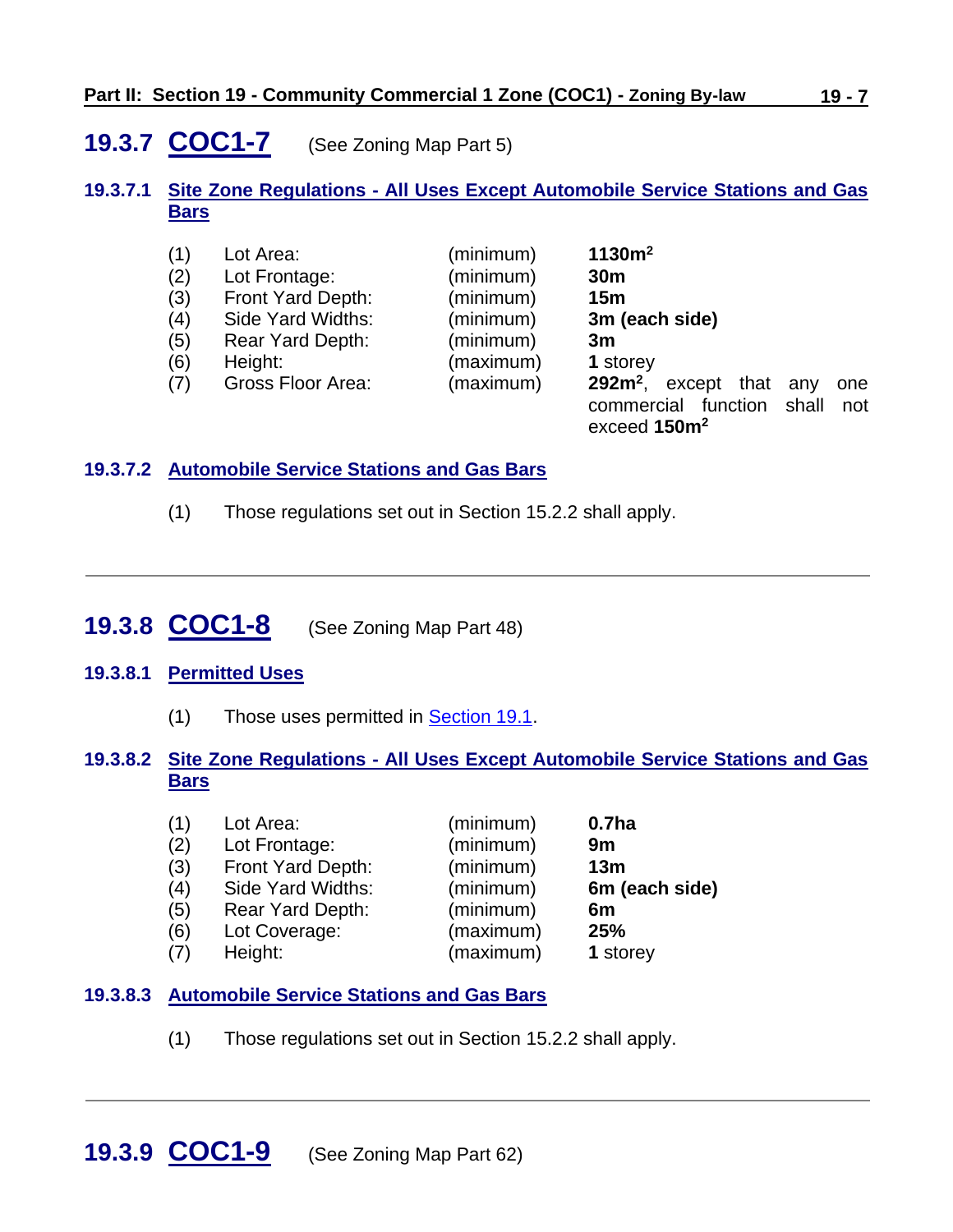#### **19.3.9.1 Permitted Uses**

The lands shall be used for the following uses only:

- (1) Accessory uses and buildings.
- (2) Automotive service stations.
- (3) Commercial schools.
- (4) Convenience stores.
- (5) Financial institutions.
- (6) Gas bars.
- (7) Offices.
- (8) Personal service shops.
- (9) Restaurants.
- (10) Retail establishments.

#### **19.3.9.2 Site Zone Regulations**

| (1) | Lot Area:                                                    | (minimum) | 0.5 <sub>ha</sub>                  |
|-----|--------------------------------------------------------------|-----------|------------------------------------|
| (2) | Lot Frontage:                                                | (minimum) | 60 <sub>m</sub>                    |
| (3) | Lot Coverage:                                                | (maximum) | 25%                                |
| (4) | <b>Building and Gasoline</b><br><b>Pump Island Setbacks:</b> | (minimum) | <b>12m</b> from all property lines |

# <span id="page-7-0"></span>**19.3.10 COC1-10** (See Zoning Map Part 12)

*(32/2007)*

#### **19.3.10.1 Permitted Uses**

- (1) A parking area for 683 Cathcart Boulevard.
- (2) Landscaped Open Space.

#### **19.3.10.2 Site Zone Regulations**

- (1) A strip of landscaped open space shall be provided along the north, south and east property lines and the said landscaped open space shall be continuous except for aisles or driveways required for access to the parking area and it shall be a minimum of **3m** in width along the said property lines.
- (2) There shall be no direct access from the parking area to or from Kemsley Drive.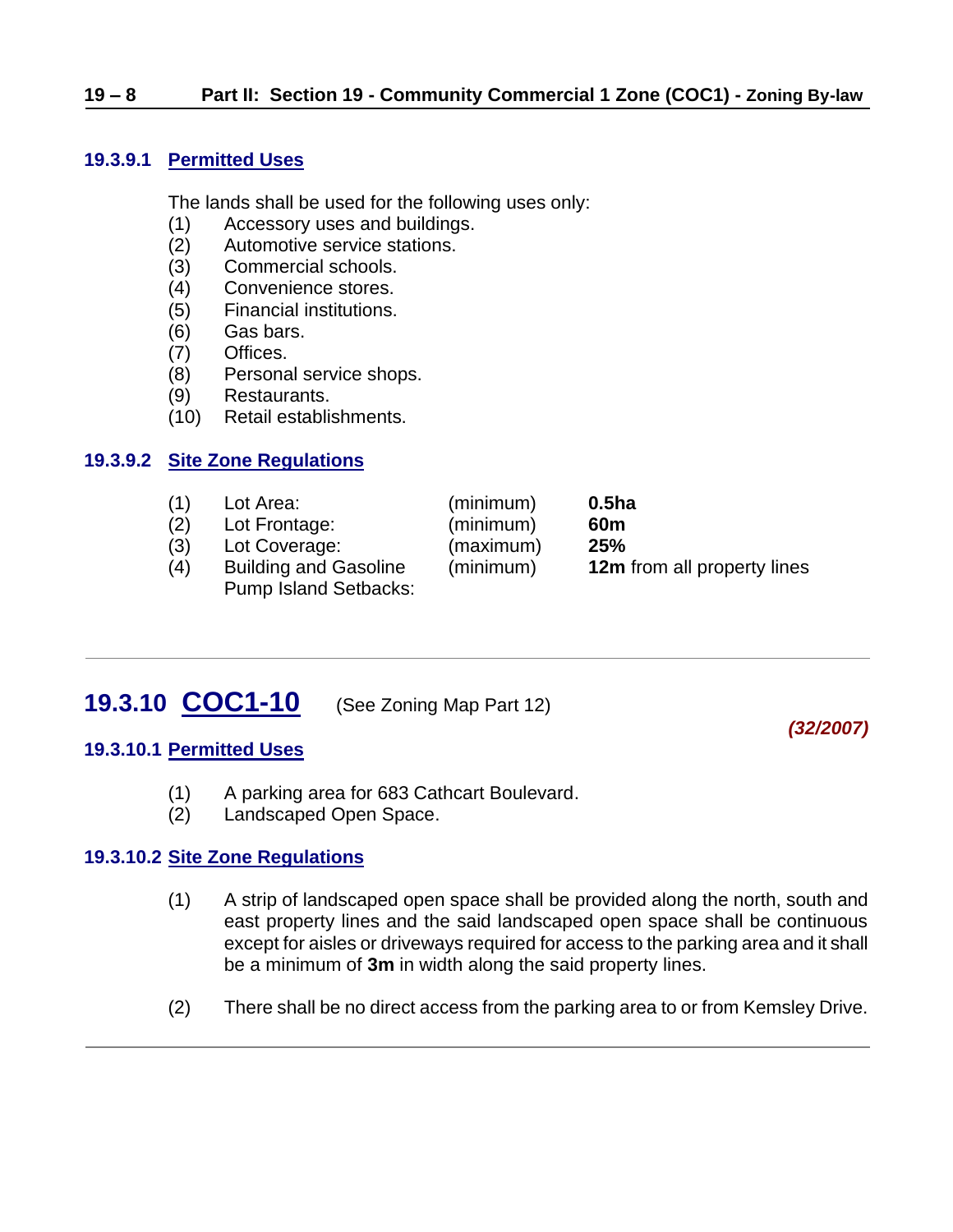### <span id="page-8-0"></span>**19.3.11 COC1-11** (See Zoning Map Part 45)

#### **19.3.11.1 Permitted Uses**

#### **(A) Ground Floor**

- (1) Accessory uses and buildings.
- (2) Bake shops.
- (3) Commercial recreation establishments (within building) excluding a billiard hall and bowling alley.
- (4) Commercial schools.
- (5) Convenience stores.
- (6) Medical centres/clinics.
- (7) Minor institutions.
- (8) Offices.
- (9) Personal service shops.
- (10) Restaurants.
- (11) Retail establishments.
- (12) Service shops excluding service shops for vacuum cleaners, refrigerators, washing machines, sewing machines, and other domestic appliances, typewriters, musical instruments, sound and public address systems, bicycles or firearms.

#### **(B) Second Floor**

(1) Offices only.

#### **19.3.11.2 Site Zone Regulations**

| (1) | Seating Area (Restaurant): (maximum) |           | 115m <sup>2</sup>                                                                                                                                                                 |
|-----|--------------------------------------|-----------|-----------------------------------------------------------------------------------------------------------------------------------------------------------------------------------|
| (2) | Entrances:                           | (minimum) | no business entrances from east<br>side of building                                                                                                                               |
| (3) | <b>Parking Spaces:</b>               | (minimum) | 61 spaces                                                                                                                                                                         |
| (4) | <b>Privacy Fencing:</b>              | (minimum) | 1.8m in height, opaque fence<br>along the east property line and<br>along the north property line from<br>the east property line a distance of<br><b>106m</b> towards East Street |
| (5) | <b>Expansion Restriction:</b>        | (minimum) | no expansion or enlargement of<br>the existing building is permitted                                                                                                              |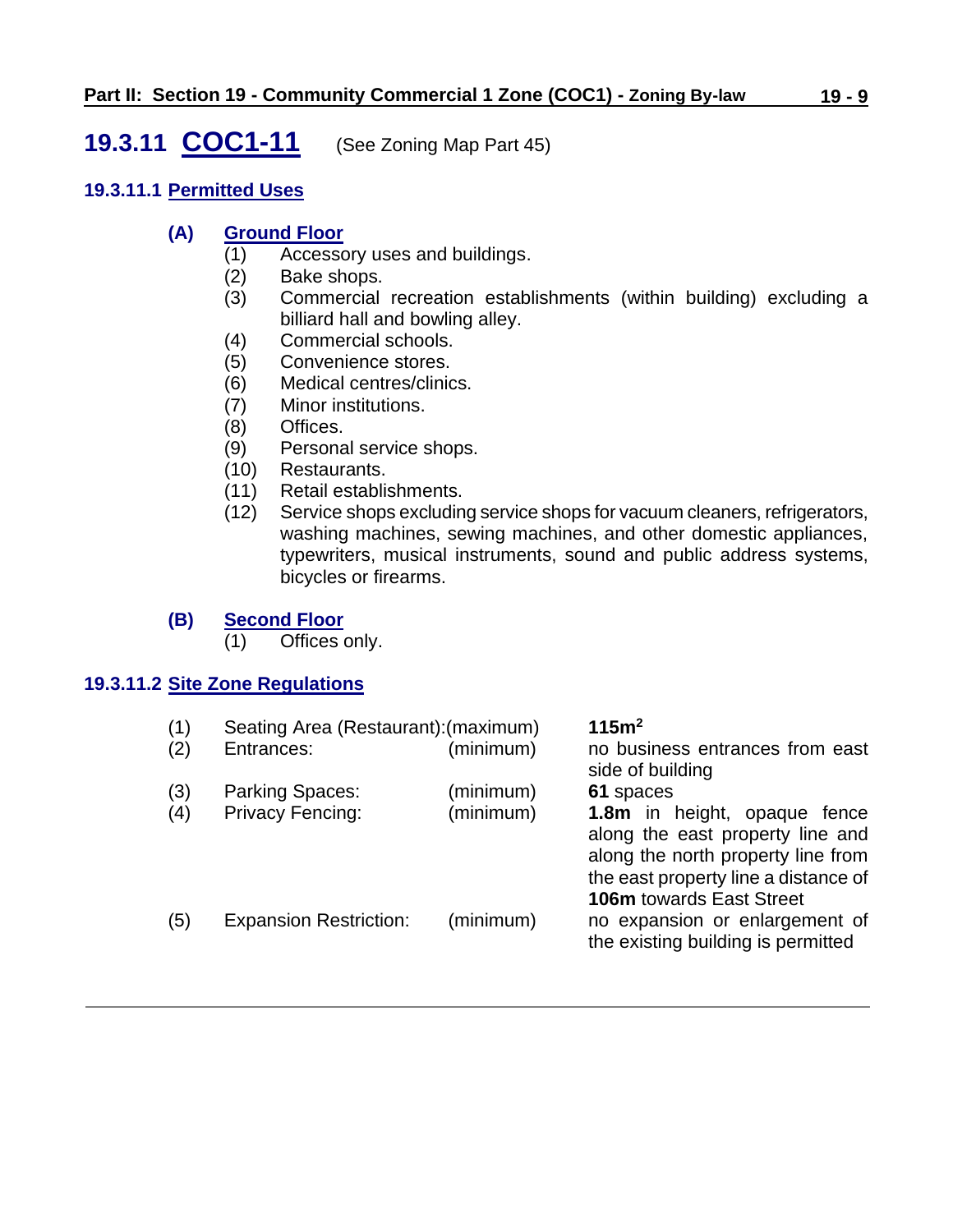#### **19 – 10 Part II: Section 19 - Community Commercial 1 Zone (COC1) - Zoning By-law**

# <span id="page-9-0"></span>**19.3.12 COC1-12** (See Zoning Map Part 60)

#### **19.3.12.1 Permitted Uses**

(1) Uses permitted in **Section 19.1** except for night clubs.

#### **19.3.12.2 Site Zone Regulations**

| (1) | Landscaped Strips:              | (minimum) | 3m along north property line from<br>Lansdowne Avenue a distance of<br><b>30m</b> east, and from Murphy Road<br>a distance of 30m west and no<br>landscaped strip shall be required<br>along the balance of the north<br>property line                                                                                                             |
|-----|---------------------------------|-----------|----------------------------------------------------------------------------------------------------------------------------------------------------------------------------------------------------------------------------------------------------------------------------------------------------------------------------------------------------|
| (2) | <b>Restaurant Restrictions:</b> | (minimum) | restaurants are permitted in the<br>plaza at 1030 Confederation<br>however, drive-through services<br>facilities shall not be permitted<br>restaurants are permitted on the lot<br>municipally known as<br>1070<br><b>Confederation Street and a drive-</b><br>through services facility associated<br>with a restaurant use shall be<br>permitted |

# <span id="page-9-1"></span>**19.3.13 COC1-13** (See Zoning Map Part 60)

#### **19.3.13.1 Uses Permitted**

(1) Those uses permitted in **Section 19.1**, except for night clubs.

#### **19.3.13.2 Site Zone Regulations**

| (1)        | Setbacks:                                            | (minimum)              | $\sim$ | - north yard<br>- south yard<br>east yard<br>west yard | 4.5m<br>25.6m<br>15.5m<br>1.2 <sub>m</sub> |
|------------|------------------------------------------------------|------------------------|--------|--------------------------------------------------------|--------------------------------------------|
| (2)<br>(3) | <b>Outdoor Storage:</b><br><b>Sign Restrictions:</b> | (minimum)<br>(minimum) |        | not permitted<br>intersection                          | no signs permitted within 6m of an         |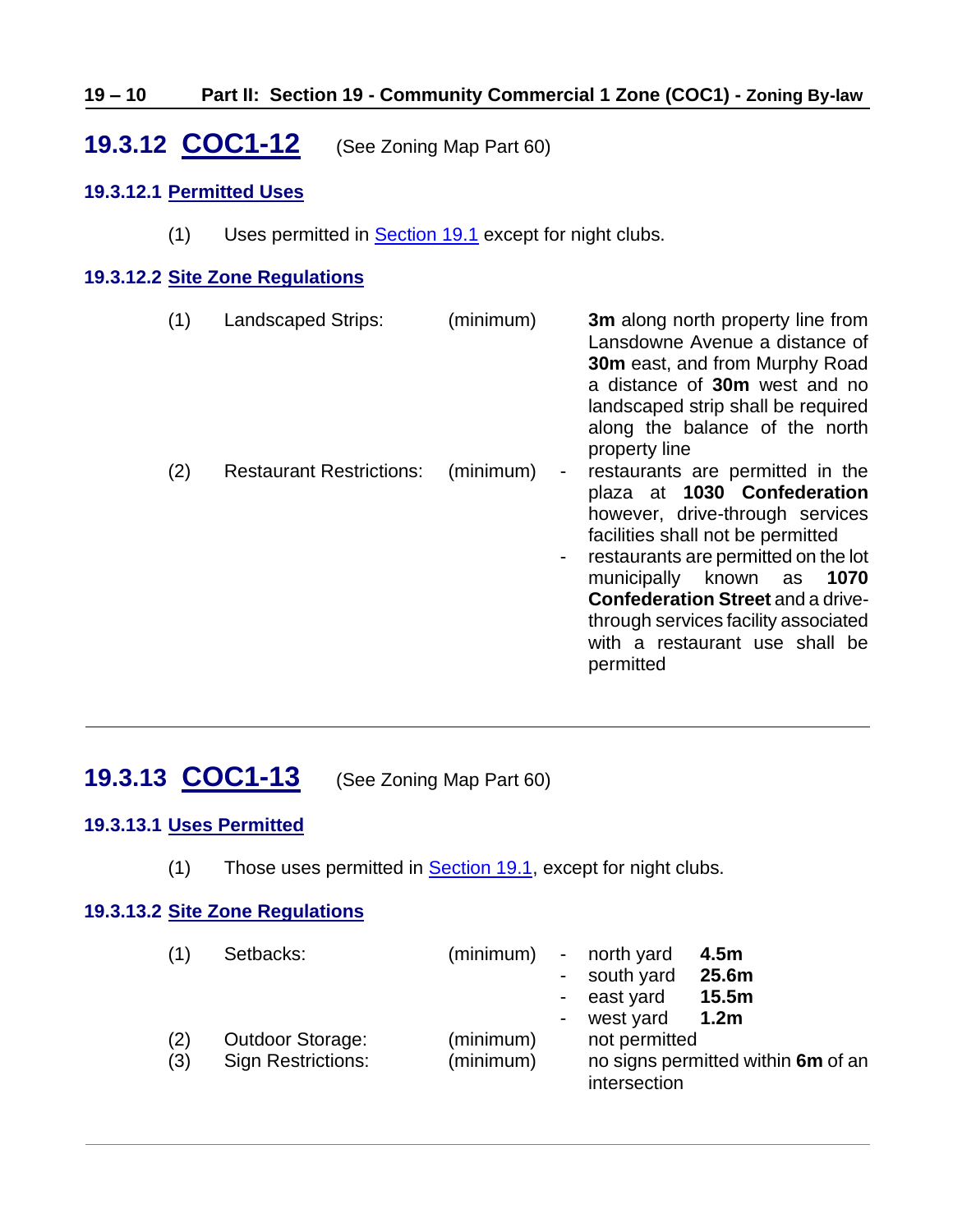### <span id="page-10-0"></span>**19.3.14 COC1-14** (See Zoning Map Part 45)

#### **19.3.14.1 Permitted Uses**

(1) Those uses permitted in [Section 19.1](#page-0-0) except for night clubs.

#### **19.3.14.2 Site Zone Regulations**

| (1)        | Setbacks:                 | (minimum) | $-$<br>$\sim$<br>$\overline{\phantom{a}}$ | north yard<br>south yard<br>west yard<br>east yard | 0m<br>1.2 <sub>m</sub><br>0m<br><b>0m</b> , except for the southwest 8.5m<br>for which a 3.7m setback applies |
|------------|---------------------------|-----------|-------------------------------------------|----------------------------------------------------|---------------------------------------------------------------------------------------------------------------|
| (2)<br>(3) | Lot Coverage:<br>Parking: |           |                                           | (maximum)<br>(minimum)                             | 86%<br>no on site parking required                                                                            |

### <span id="page-10-1"></span>**19.3.15 COC1-15** (See Zoning Map Part 4)

#### **19.3.15.1 Site Zone Regulations**

| (1)<br>(2) | Side Yard Widths:<br><b>Landscaped Strips:</b> | (minimum)<br>(minimum) | west side - 1.2m<br><b>1.2m</b> along the west property line<br>for a distance of 30m from the<br>north property line and a<br>landscaped strip of not less than<br>0.61m in width shall be provided<br>along a portion of the north<br>property line for a distance of |
|------------|------------------------------------------------|------------------------|-------------------------------------------------------------------------------------------------------------------------------------------------------------------------------------------------------------------------------------------------------------------------|
|            |                                                |                        | <b>19.5m</b> from the west property line                                                                                                                                                                                                                                |

### <span id="page-10-2"></span>**19.3.16 COC1-16** (See Zoning Map Part 45)

#### **19.3.16.1 Permitted Uses**

- (1) Those uses permitted in [Section 19.1.](#page-0-0)
- (2) An automobile sales lot in conjunction with an existing automobile service station.

#### **19.3.16.2 Site Zone Regulations**

(1) Use Area Restriction: (maximum) **28%** of lot area devoted to automobile sales lot use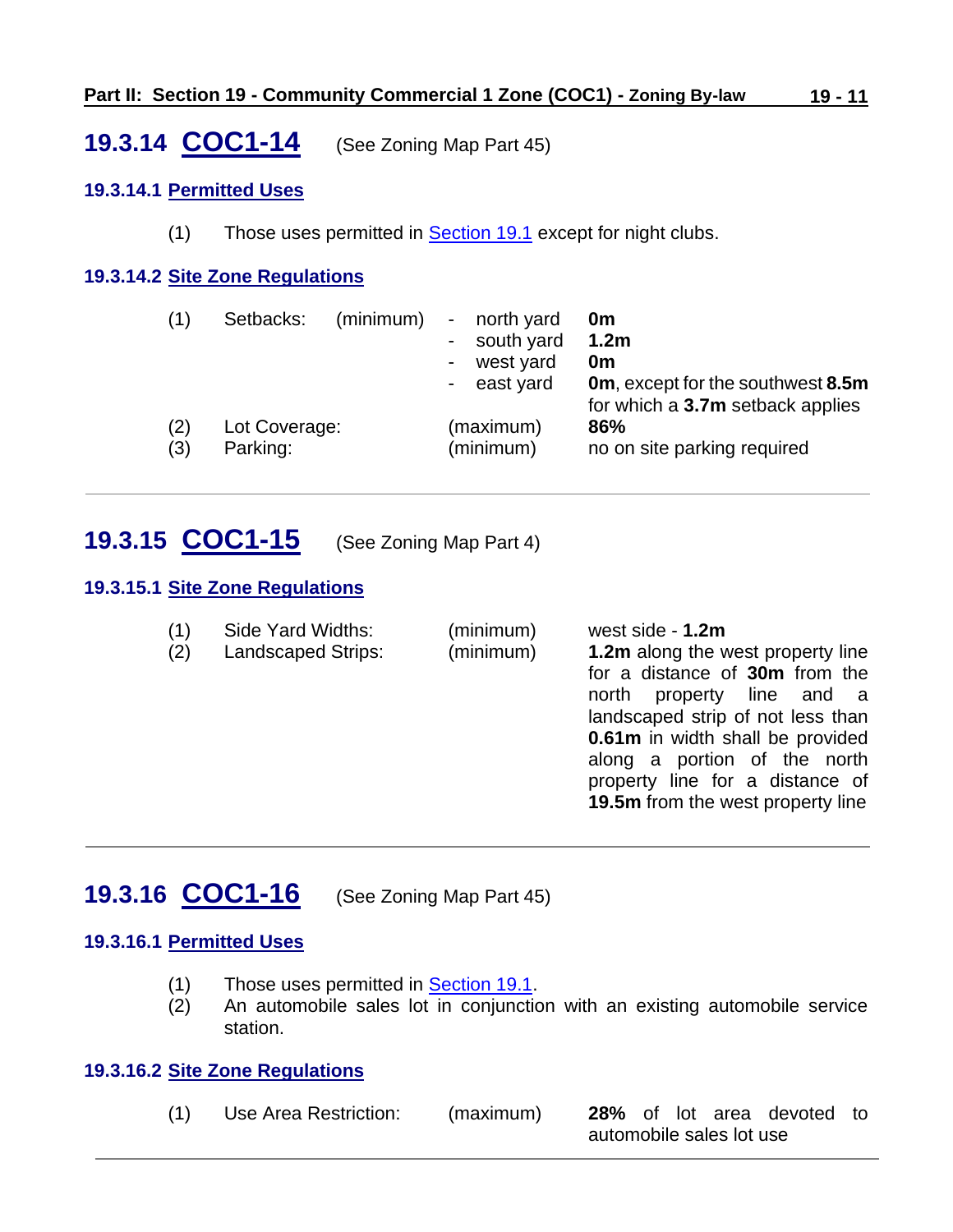#### **19 – 12 Part II: Section 19 - Community Commercial 1 Zone (COC1) - Zoning By-law**

### <span id="page-11-0"></span>**19.3.17 COC1-17** (See Zoning Map Part 2)

#### **19.3.17.1 Site Zone Regulations - Automobile Service Station and Automobile Washing Establishment**

| (1) | Parking:              | (minimum) | - permitted in tandem<br>- parking is permitted in the required<br>front yard |
|-----|-----------------------|-----------|-------------------------------------------------------------------------------|
| (2) | West Side Yard Width: | (minimum) | no minimum                                                                    |
| (3) | Flankage Side Yard:   | (minimum) | 7.5m                                                                          |

<span id="page-11-1"></span>**19.3.18 COC1-18** (See Zoning Map Part 63)

#### **19.3.18.1 Permitted Uses**

- (1) Accessory uses and buildings.
- (2) Commercial recreation establishments (within building).
- (3) Convenience stores.
- (4) Financial institutions.
- (5) Lawfully existing uses on the date of the passage of this By-law.
- (6) Offices.
- (7) Personal service shops.
- (8) Repair and retail establishments.
- (9) Restaurants.
- (10) Retail establishments, excluding department stores.

#### **19.3.18.2 Site Zone Regulations**

| (1)<br>(2)<br>(3) | Lot Area:<br>Lot Frontage:<br>Front Yard Depth: | (minimum)<br>(minimum)<br>(minimum)      | 500m <sup>2</sup><br>30 <sub>m</sub><br>10.5 <sub>m</sub>                                                                                                     |
|-------------------|-------------------------------------------------|------------------------------------------|---------------------------------------------------------------------------------------------------------------------------------------------------------------|
| (4)               | Side Yard Widths:                               | (minimum)                                | <b>3m</b> , except where a side lot line<br>abuts a Residential Zone or use,<br>the minimum shall be <b>7.5m</b>                                              |
| (5)               | <b>Rear Yard Depth:</b>                         | (minimum)                                | <b>3m</b> , except where a rear lot line<br>abuts a Residential Zone or use,<br>the minimum shall be <b>7.5m</b>                                              |
| (6)               | Lot Coverage:                                   | (maximum)                                | 35%                                                                                                                                                           |
| (7)<br>(8)        | Height:<br><b>Special Regulations:</b>          | (maximum)<br>(minimum)<br>$\blacksquare$ | 10.5m<br>no parking or associated aisle shall<br>be located in any required yard<br>adjacent to a Residential Zone or<br>use<br>open storage is not permitted |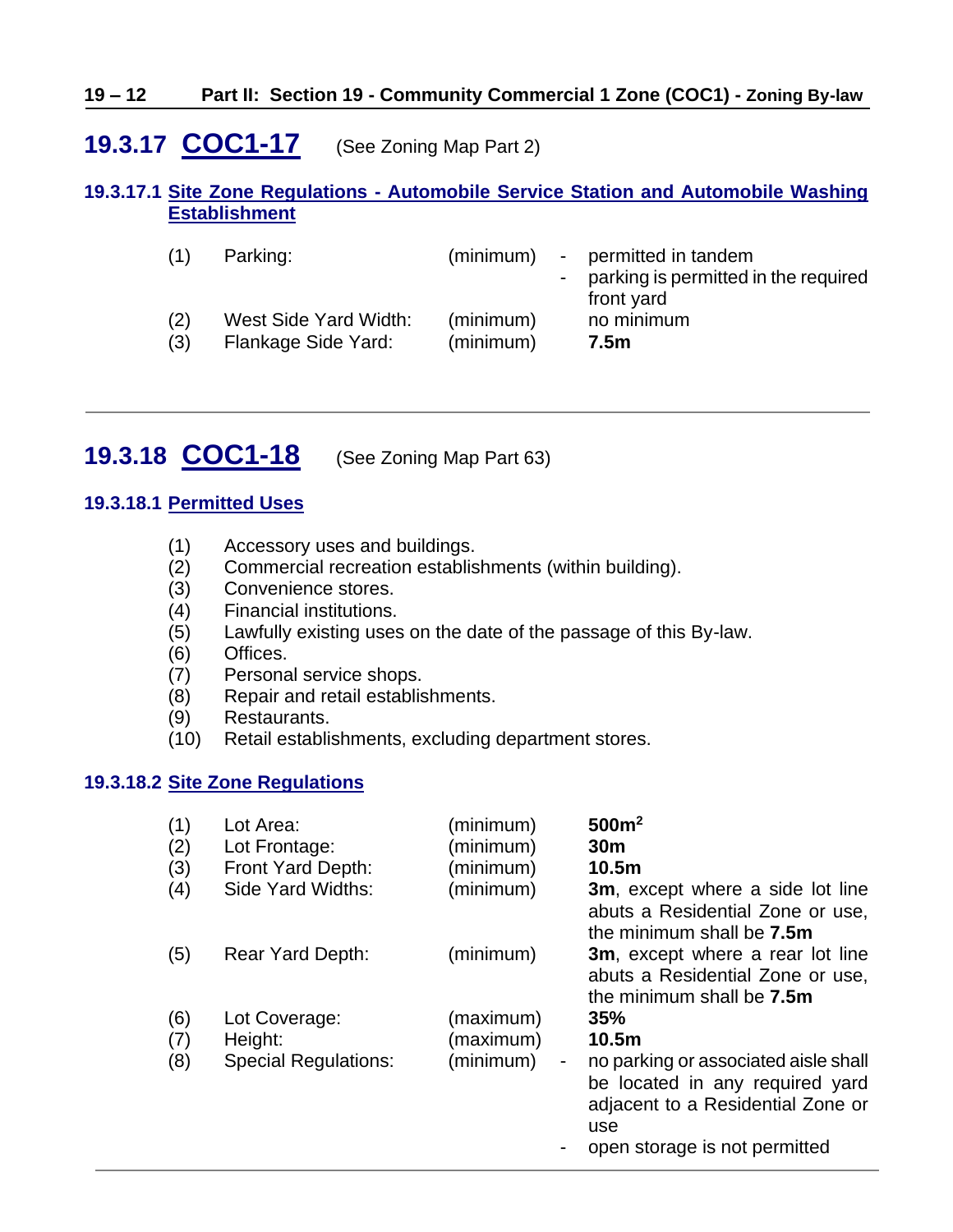<span id="page-12-0"></span>**19.3.19 COC1-19** (See Zoning Map Part 63)

#### **19.3.19.1 Permitted Uses**

- (1) A marine sales, storage (indoor and outdoor) and service establishment and associated single detached dwelling.
- (2) Those uses permitted in [Section 19.1.](#page-0-0)

#### **19.3.19.2 Site Zone Regulations - All Permitted Uses Except for Automobile Service Stations and Gas Bars**

| (1) | Lot Area:               | (minimum) | 500m <sup>2</sup>                                                                                         |
|-----|-------------------------|-----------|-----------------------------------------------------------------------------------------------------------|
| (2) | Lot Frontage:           | (minimum) | 30 <sub>m</sub>                                                                                           |
| (3) | Front Yard Depth:       | (minimum) | 10.5 <sub>m</sub>                                                                                         |
| (4) | Side Yard Widths:       | (minimum) | <b>3m</b> , except where a side lot line<br>abuts a Residential Zone or use,<br>the minimum shall be 7.5m |
| (5) | <b>Rear Yard Depth:</b> | (minimum) | 3m, except where a rear lot line<br>abuts a Residential Zone or use,<br>the minimum shall be 7.5m         |
| (6) | Lot Coverage:           | (maximum) | 35%                                                                                                       |
| (7) | Height:                 | (maximum) | 10.5m                                                                                                     |

#### **19.3.19.3 Site Zone Regulations - Automobile Service Stations and Gas Bars**

(1) The regulations set out in Section 15.2.2 shall apply.

# <span id="page-12-1"></span>**19.3.20 COC1-20** (See Zoning Map Part 4)

#### **19.3.20.1 Site Zone Regulations**

(1) Addition: (maximum) the existing building is permitted to

have a **232m<sup>2</sup>** second storey addition onto the westerly half of the building for residential use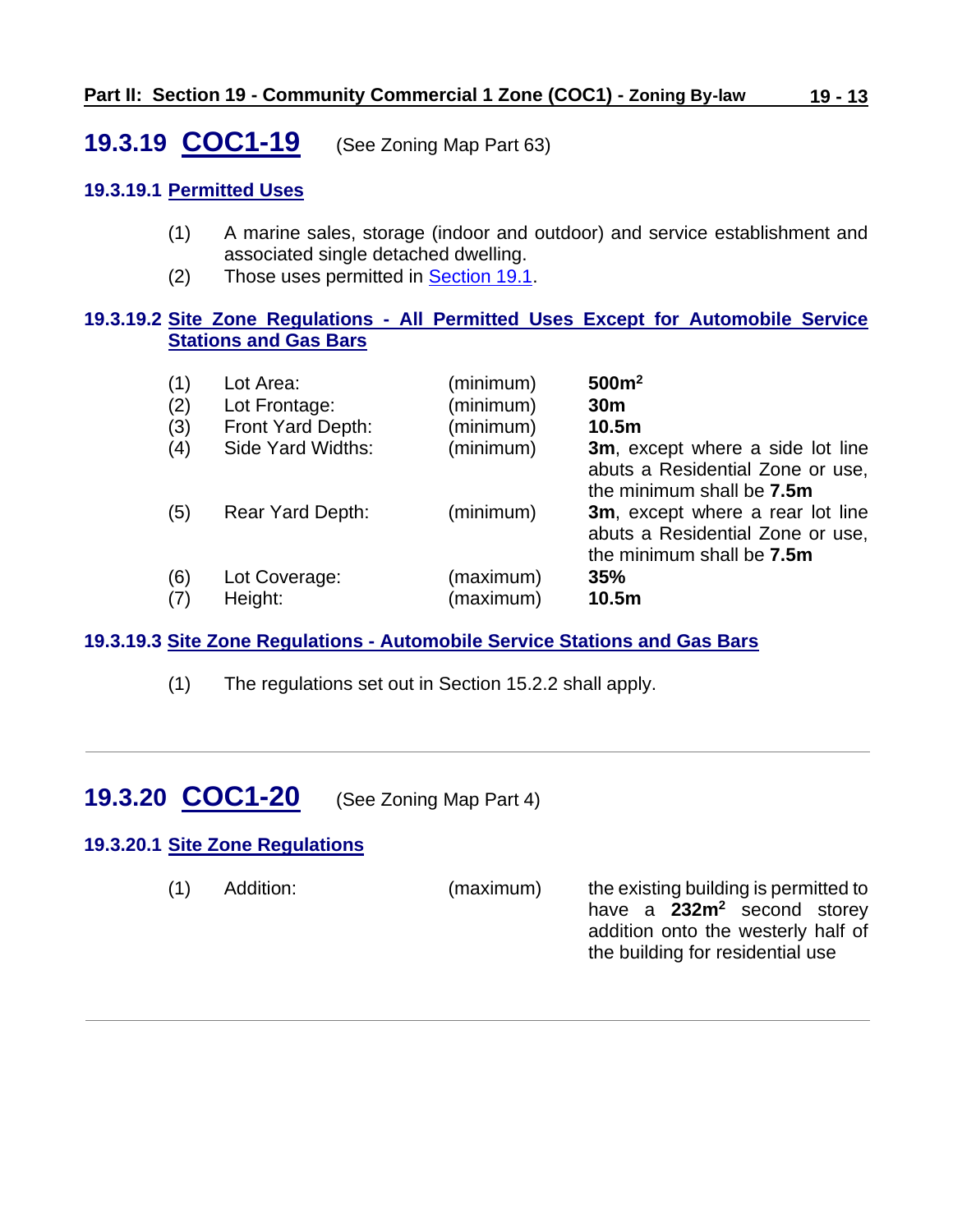#### **19 – 14 Part II: Section 19 - Community Commercial 1 Zone (COC1) - Zoning By-law**

<span id="page-13-0"></span>**19.3.21 COC1-21** (See Zoning Map Part 35)

#### **19.3.21.1 Permitted Uses**

- (1) A single detached dwelling subject to Section 7.2.1.
- (2) Accessory uses and buildings.
- (3) Animal hospital with no outdoor kennels.
- (4) Convenience stores.
- (5) Medical centres/clinics.
- (6) Offices.
- (7) Personal service shops.
- (8) Place of Worship.
- (9) Retail establishments.

#### **19.3.21.2 Site Zone Regulations - All Uses With the Exception of Single Detached Dwellings**

| (1)<br>(2)<br>(3) | Lot Area:<br>Lot Frontage:<br>Side Yard Widths:              | (minimum)<br>(minimum)<br>(minimum) | 0.5 <sub>ha</sub><br>42m<br><b>3m</b> , except where a side lot line<br>abuts a street or any Residential<br>Zone or use a 12m side yard shall<br>be provided |
|-------------------|--------------------------------------------------------------|-------------------------------------|---------------------------------------------------------------------------------------------------------------------------------------------------------------|
| (4)               | Rear Yard:                                                   | (minimum)                           | 7.5m, except where a rear lot line<br>abuts a street or any Residential<br>Zone or use, a 12m rear yard shall<br>be provided                                  |
| (5)<br>(6)<br>(7) | Lot Coverage:<br>Height:<br>Landscaped Open Space: (minimum) | (maximum)<br>(maximum)              | 30%<br>10.5m<br>20%                                                                                                                                           |

### <span id="page-13-1"></span>**19.3.22 COC1-22** (See Zoning Map Part 9)

#### **19.3.22.1 Permitted Uses**

- (1) Accessory uses and buildings.
- (2) Commercial schools.
- (3) Offices.
- (4) Place of Worship.
- (5) Single detached dwellings.

#### **19.3.22.2 Site Zone Regulations - Single Detached Dwellings and Commercial Schools**

(1) The regulations set out in Section 7.2.1 shall apply.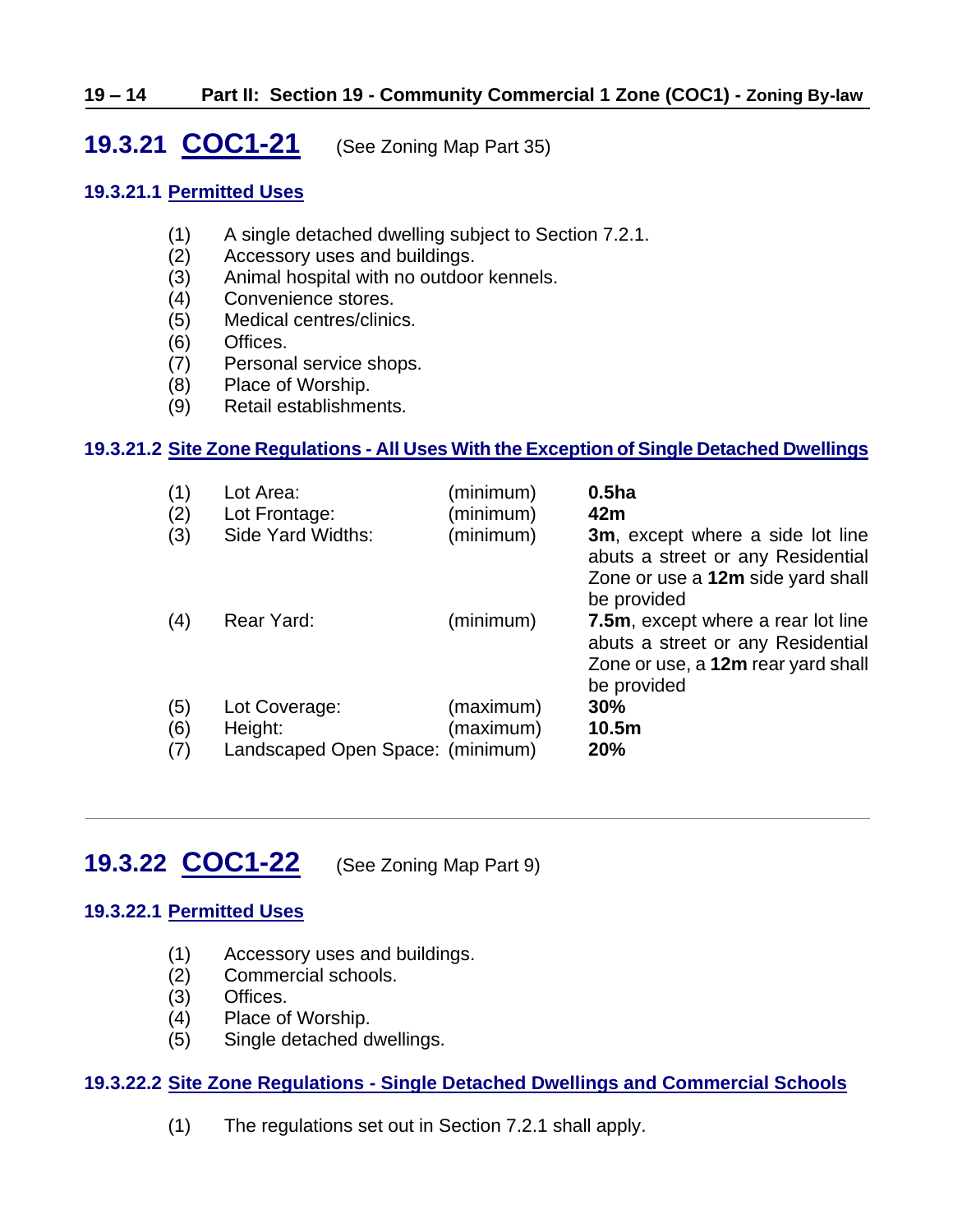#### **19.3.22.3 Site Zone Regulations - Offices**

(1) The regulations set out in **Section 19.2.1** shall apply.

### **19.3.22.4 Site Zone Regulations – Places of Worship**

(1) The regulations set out in Section 7.2.2 shall apply.

<span id="page-14-0"></span>**19.3.23 COC1-23** (See Zoning Map Part 56)

#### **19.3.23.1 Permitted Uses**

- (1) May be used for an existing apartment building.
- (2) Those uses set out in [Section 19.1.](#page-0-0)

#### **19.3.23.2 Site Zone Regulations - Existing Apartment Building**

- (1) Number of Units: (maximum) **12**
- (2) Parking Spaces: (minimum) **10** spaces on the lot
	-
	-
- 

(3) Front, Side and Rear (minimum) as they existed on the date of Yard Setbacks **passing of this By-law** 

# <span id="page-14-1"></span>**19.3.24 COC1-24** (See Zoning Map Part 67)

### **19.3.24.1 Permitted Uses**

- (1) Accessory uses and buildings.
- (2) Chemical lawn spraying and pest control business at **390 South Brock Street**.
- (3) Existing residential uses.
- (4) Financial institutions.
- (5) Offices.
- (6) Service shops.
- (7) Wholesale commercial use.

#### **19.3.24.2 Site Zone Regulations**

| (1) | Access:       |           | from South Brock Street only and                          |
|-----|---------------|-----------|-----------------------------------------------------------|
|     |               |           | not from the land abutting the east<br>limit of the lands |
| (2) | Open Storage: | (minimum) | open storage of goods,<br>no l                            |
|     |               |           | equipment or merchandise or any                           |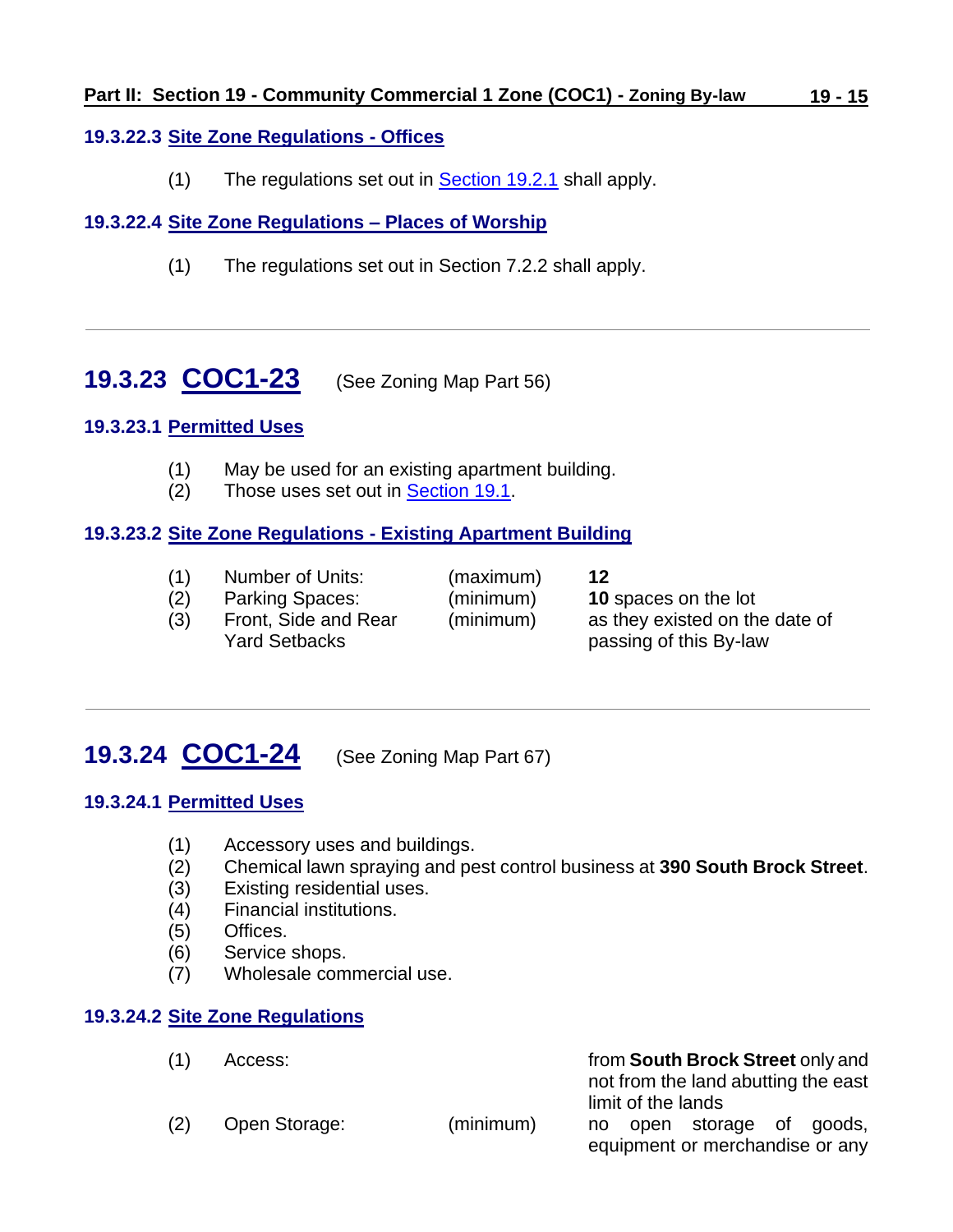| $19 - 16$ |     |                       | Part II: Section 19 - Community Commercial 1 Zone (COC1) - Zoning By-law                                                                                                                                                                                                                                                                                                                     |
|-----------|-----|-----------------------|----------------------------------------------------------------------------------------------------------------------------------------------------------------------------------------------------------------------------------------------------------------------------------------------------------------------------------------------------------------------------------------------|
|           | (3) | Parking:<br>(minimum) | part of the lot being used for<br>commercial purposes<br>1 per $30m^2$ g.f.a.<br>general office -<br>service shop<br>1 per $20m^2$ g.f.a.<br>$\blacksquare$<br>1 per $20m^2$ g.f.a.<br>chemical lawn<br>$\overline{\phantom{a}}$<br>$\overline{\phantom{a}}$<br>spraying and pest<br>control business<br>wholesale<br>1 per $70m^2$ g.f.a.<br>$\sim 100$<br>$\blacksquare$<br>commercial use |
|           | (4) | Setbacks:             | required parking for a commercial<br>use may be provided within the<br>required front yard setback<br>(minimum)<br>front yard 3m<br>$\blacksquare$                                                                                                                                                                                                                                           |
|           | (5) | Height:               | side yard 3m<br>rear yard 7.5m<br><b>10m</b><br>(maximum)                                                                                                                                                                                                                                                                                                                                    |
|           | (6) | Lot Coverage:         | (maximum)<br>50% for a commercial lot                                                                                                                                                                                                                                                                                                                                                        |

*(98/2002)*

*(101/2006)*

# <span id="page-15-0"></span>**19.3.25 COC1-25** (See Zoning Map Part 47)

#### **19.3.25.1 Permitted Uses**

The lands shall be used for the following uses only:

- (1) Accessory uses and buildings.
- (2) Commercial recreation establishments.
- (3) Convenience stores.
- (4) General offices;
- (5) Personal service shops.
- (6) Repair and rental establishments.
- (7) Retail stores.
- (8) Restaurants.

#### **19.3.25.2 Site Zone Regulations**

| (1) | Side Yard Widths: | (minimum)<br>(minimum) | East Side Yard<br>West Side Yard | -3m<br>0m |  |
|-----|-------------------|------------------------|----------------------------------|-----------|--|
|     |                   |                        |                                  |           |  |

(2) The remaining regulations set out in **Section 19.2.1** shall apply.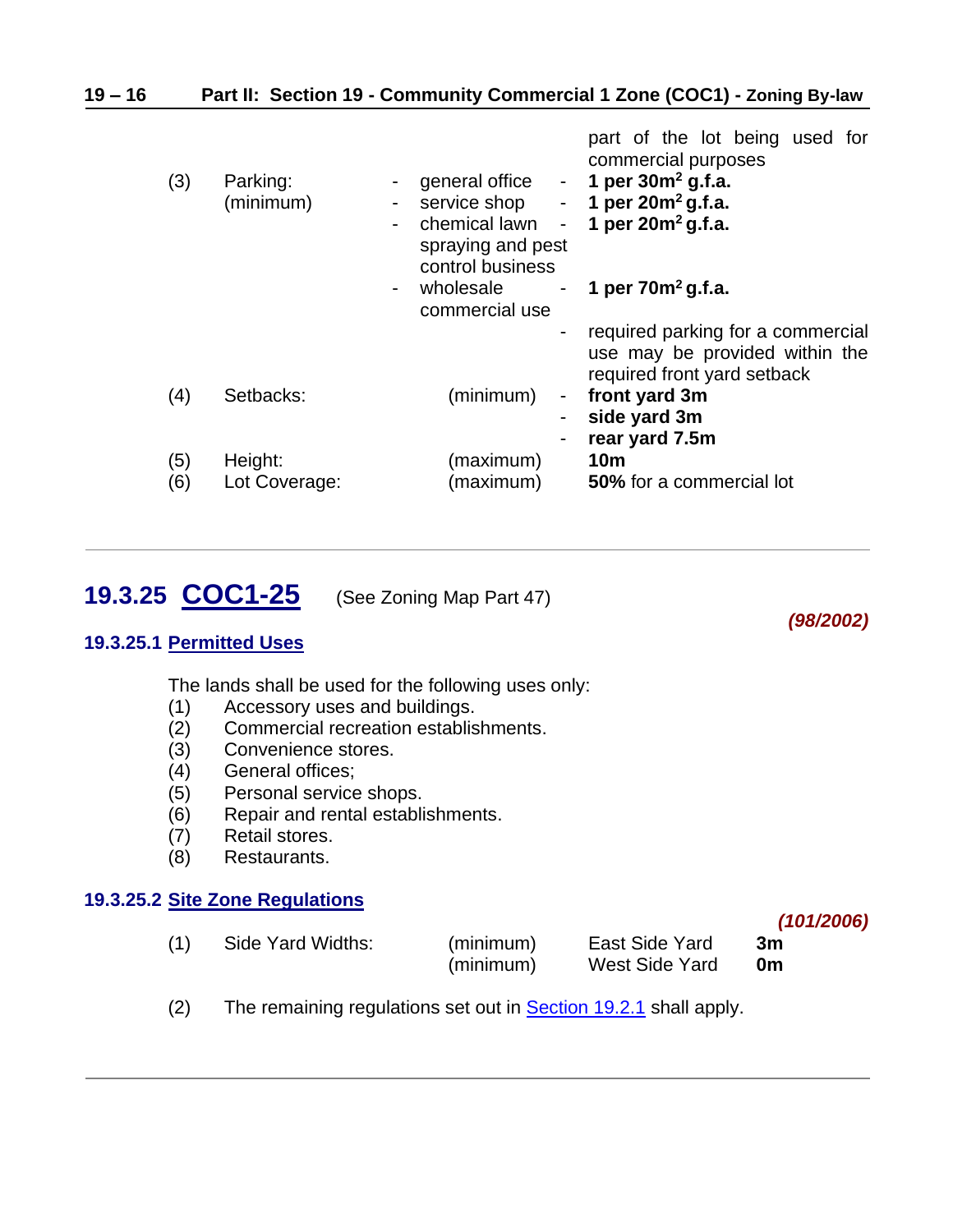### <span id="page-16-0"></span>**19.3.26 COC1-26** (See Zoning Map Part 63)

#### **19.3.26.1 Permitted Uses**

- (1) Accessory uses and buildings.
- (2) Commercial recreation establishments (within building).
- (3) Convenience stores.
- (4) Financial institutions.
- (5) Lawfully existing uses on the date of the passage of this By-law.
- (6) Offices.
- (7) Personal service shops.
- (8) Repair and retail establishments.
- 
- (9) Restaurants. Retail establishments, excluding department stores.
- (11) Summit Insulation Inc. operating as a service industrial use.

#### **19.3.26.2 Site Zone Regulations**

| (1) | Lot Area:                   | (minimum)           | 500m <sup>2</sup>                                                                                                   |
|-----|-----------------------------|---------------------|---------------------------------------------------------------------------------------------------------------------|
| (2) | Lot Frontage:               | (minimum)           | 30 <sub>m</sub>                                                                                                     |
| (3) | Front Yard Depth:           | (minimum)           | 10.5m                                                                                                               |
| (4) | Side Yard Widths:           | (minimum)           | <b>3m</b> , except where a side lot line<br>abuts a Residential Zone or use,<br>the minimum shall be 7.5m           |
| (5) | Rear Yard Depth:            | (minimum)           | 23.72m from the existing Highway<br>40 property line                                                                |
| (6) | Lot Coverage:               | (maximum)           | 35%                                                                                                                 |
| (7) | Height:                     | (maximum)           | 10.5m                                                                                                               |
| (8) | <b>Special Regulations:</b> | (minimum)<br>$\sim$ | no parking or associated aisle shall<br>be located in any required yard<br>adjacent to a Residential Zone or<br>use |
|     |                             | $\blacksquare$      | enclosed open storage is permitted<br>in the rear yard having a maximum<br>area of up to 84m <sup>2</sup> .         |

*(10/2004)*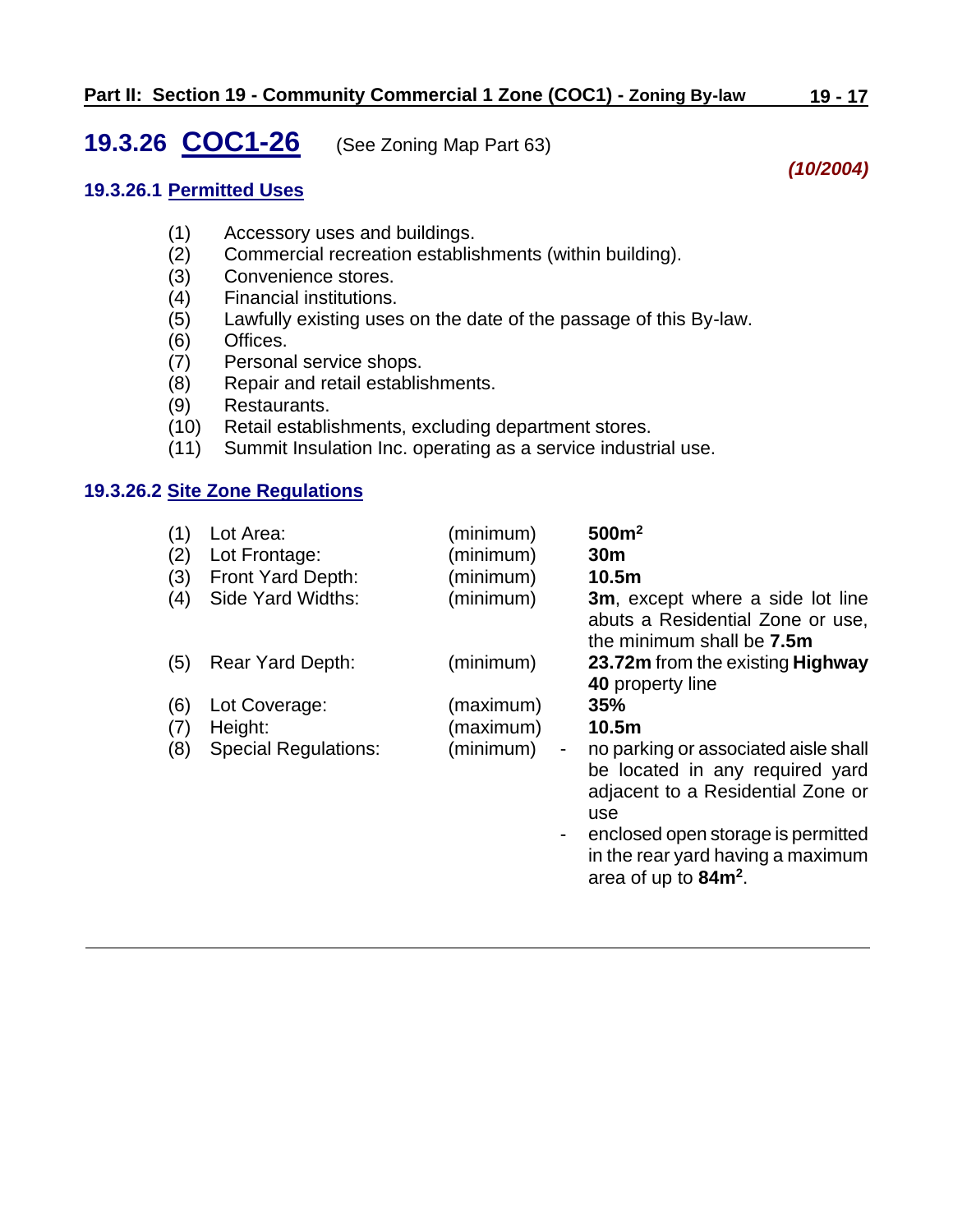# <span id="page-17-0"></span>**19.3.27 COC1-27**

*(30/2007)*

*(134/2007)*

### <span id="page-17-1"></span>**19.3.28 COC1-28** (See Zoning Map Part 60)

#### **19.3.28.1 Permitted Uses**

- (1) Those uses set out in [Section 19.1,](#page-0-0) excluding night clubs, automatic automobile washing establishments, automobile service establishments and gas bars.
- (2) Those uses set out in Section 11.1, excluding group homes, rooming or boarding houses and women's shelters.
- (3) Call centres.
- (4) Caterer's establishments.
- (5) Day nurseries.
- (6) Duplicating shops.
- (7) Labour union halls.
- (8) Long term care facility.
- (9) Multiple use apartment dwellings.
- (10) Social or Service Clubs.
- (11) Emergency Shelter (*6/2008)*
- (12) Transitional Housing Facility (*6/2008)*

#### **19.3.28.2 Site Zone Regulations all uses except Apartment Dwellings and Multiple Use Apartment Dwellings**

| (1)<br>(2)<br>(3)<br>(4) | Lot Area:<br>Lot Frontage:<br>Front Yard Depth:<br>Side Yard Widths: | (minimum)<br>(minimum)<br>(minimum)<br>(minimum) | 460m <sup>2</sup><br>15 <sub>m</sub><br>12 <sub>m</sub><br>3m each side, except that where a<br>side lot line abuts any Residential<br>Use, the minimum side yard width<br>shall be 12m |
|--------------------------|----------------------------------------------------------------------|--------------------------------------------------|-----------------------------------------------------------------------------------------------------------------------------------------------------------------------------------------|
| (5)                      | <b>Rear Yard Depth:</b>                                              | (minimum)                                        | <b>3m</b> , except that where a rear lot<br>line abuts any Residential Use the<br>minimum rear yard depth shall be<br>12m                                                               |
| (6)                      | Lot Coverage:                                                        | (maximum)                                        | 50%                                                                                                                                                                                     |
| (7)                      | Height:                                                              | (maximum)                                        | <b>10m</b>                                                                                                                                                                              |
| (8)                      | Landscaped Open Space: (minimum)                                     |                                                  | 10% except that where greater<br>than 40% of the site is used solely<br>for residential purposes 20% shall<br>be required                                                               |
| (9)                      | Landscaped Strips:                                                   | (minimum)                                        | <b>3m</b> adjacent to a Residential Use                                                                                                                                                 |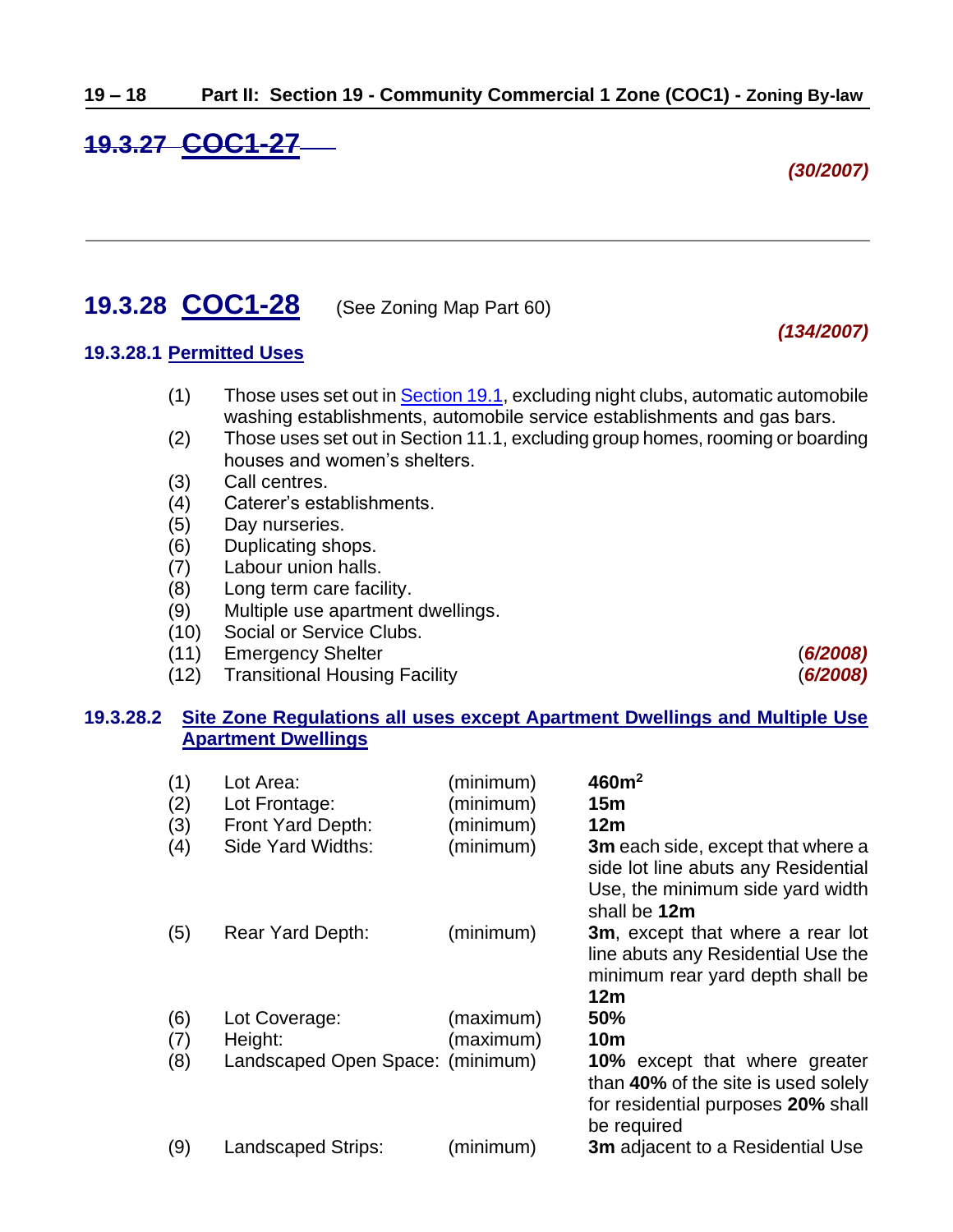| (10) | Screening:                                                                            | (minimum) | Screening by means of suitable<br>privacy fencing at least 1.5m in<br>height shall be provided and<br>maintained along the rear lot line<br>(northerly lot line)                                                                                                                                                                                            |
|------|---------------------------------------------------------------------------------------|-----------|-------------------------------------------------------------------------------------------------------------------------------------------------------------------------------------------------------------------------------------------------------------------------------------------------------------------------------------------------------------|
| (11) | Lighting:                                                                             | (minimum) | Exterior lighting shall be of a non-<br>glare nature and directed away<br>from<br>adjacent<br>residential<br>properties                                                                                                                                                                                                                                     |
| (12) | <b>Floor Area Restriction:</b>                                                        | (maximum) | 300m <sup>2</sup> for restaurants                                                                                                                                                                                                                                                                                                                           |
|      |                                                                                       | (minimum) | 45m <sup>2</sup> for a dwelling unit                                                                                                                                                                                                                                                                                                                        |
| (13) | <b>Special Provision:</b>                                                             | (minimum) | for a residential conversion, the<br>dwelling units shall be located<br>either on the ground floor to the<br>rear of any commercial use or on<br>floor<br>above<br>upper<br>an<br>any<br>commercial use                                                                                                                                                     |
| (14) | <b>Bed Restrictions for Emergency Shelter</b><br>and/or Transitional Housing Facility |           | (6/2008)                                                                                                                                                                                                                                                                                                                                                    |
|      |                                                                                       | (maximum) | The maximum cumulative total<br>number of beds for both<br>an<br><b>Shelter</b><br>Emergency<br>and<br>a<br>Transitional<br>Housing<br>Facility<br>Contained within one Building shall<br>be 50; the maximum number of<br>beds in an Emergency Shelter<br>Shall be 25, and the maximum<br>number of beds in a Transitional<br>Housing Facility shall be 25. |

#### **19.3.28.2.1 Site Zone Regulations Apartment dwellings and Multiple Use Apartment Dwellings**

(1) The regulations set out in Section 18.2.5 shall apply, except that the maximum height shall be limited to **10m**

| (2) | Screening: | (minimum) | Opaque screening of outdoor         |
|-----|------------|-----------|-------------------------------------|
|     |            |           | amenity areas above the ground      |
|     |            |           | floor including roof top patios and |
|     |            |           | balconies shall be required so as   |
|     |            |           | to not impact the privacy of        |
|     |            |           | adjacent Residential Uses           |
|     |            |           |                                     |

# <span id="page-18-0"></span>**19.3.29 COC1-29**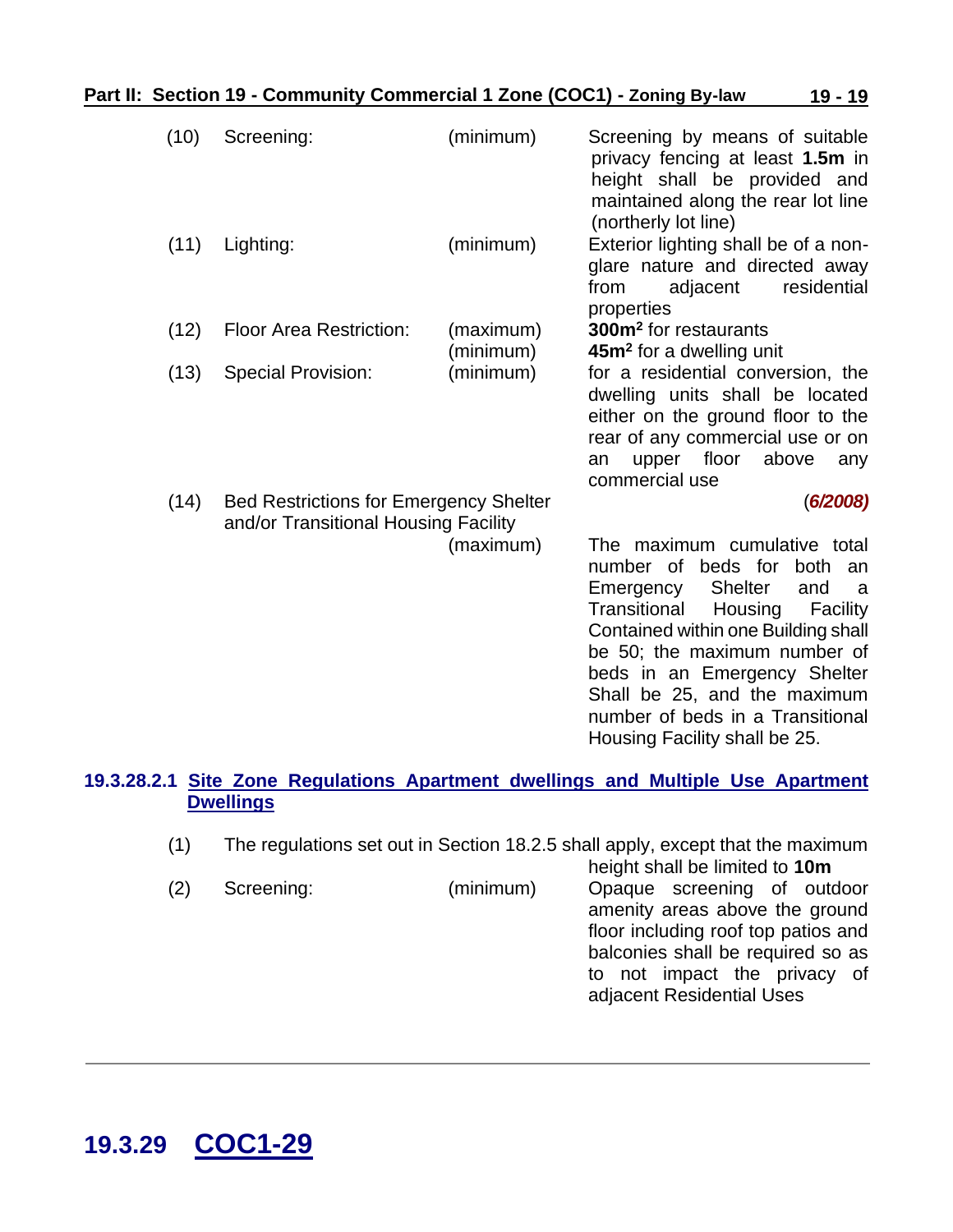#### **19.3.29.1 Permitted Uses**

- (1) Accessory Buildings and Uses
- (2) Bake Shops
- (3) Convenience Stores
- (4) Day Care Centres
- (5) Dry Cleaning Establishments
- (6) Financial Institutions
- (7) Laboratories
- (8) Medical Clinics/Centres
- (9) Minor Institutions
- (10) Offices
- (11) Personal Service Establishments
- (12) Pharmacies
- (13) Restaurants
- (14) Small Scale retail Stores excluding Department Stores

#### **19.3.29.2 Zone Regulations**

The regulations set out in 19.2.1 shall apply

# <span id="page-19-0"></span>**19.3.30 COC1-30**

#### **19.3.30.1 Permitted Uses**

- (1) Accessory Uses and Buildings.
- (2) Dance Studio.
- (3) Place of Worship.

#### **19.3.30.2 Site Zone Regulations**

(1) Those regulations set out in Section 19.3.1.2 shall apply

*(80/2009)*

*(126/2008)*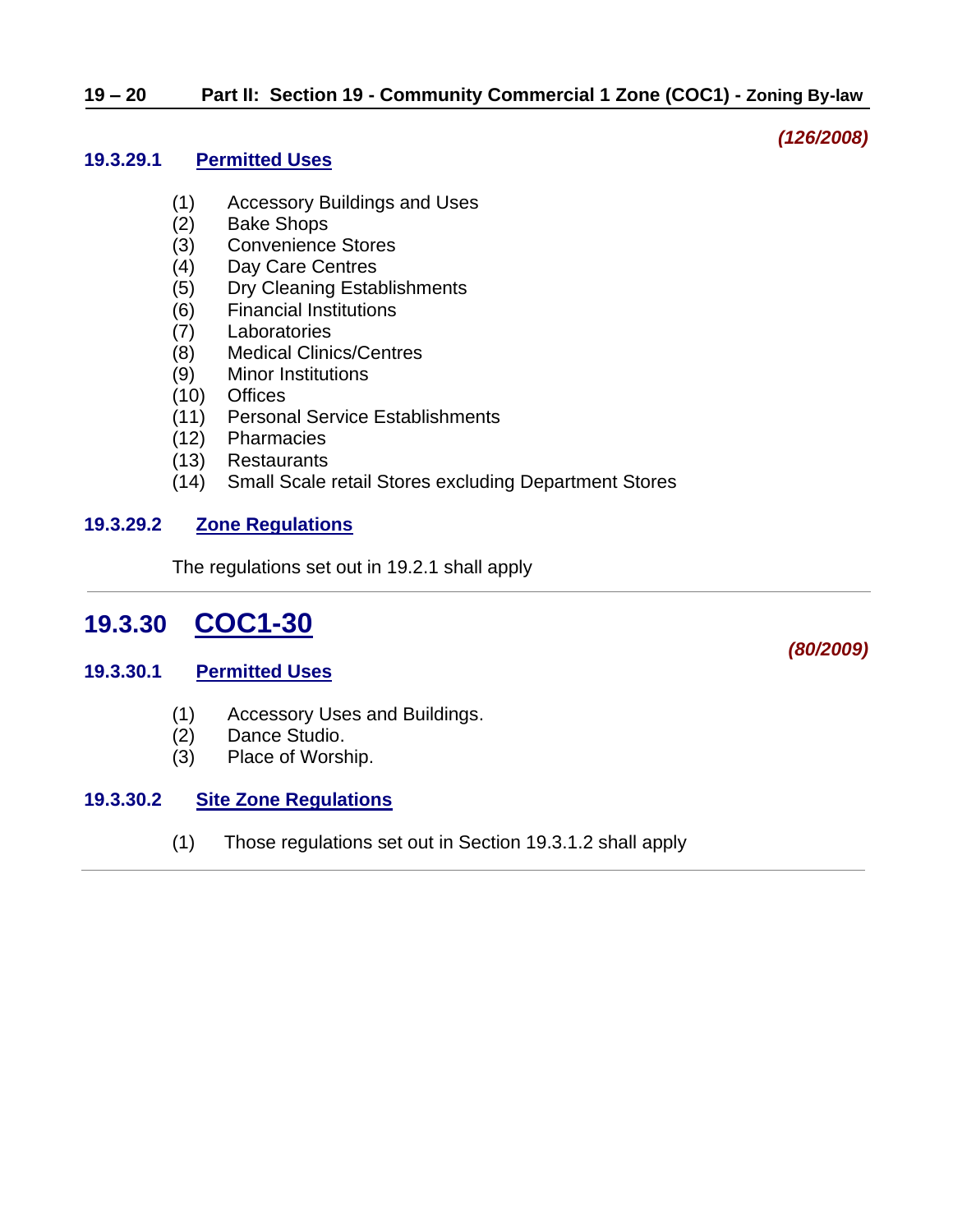# <span id="page-20-0"></span>**19.3.31COC1-31** (See Zoning Map Part 15) *(104/2016)*

#### **19.3.31.1 Permitted Uses**

- (1) Accessory uses
- (2) Animal hospitals (with no outdoor kennels).
- (3) Bake shops
- (4) Convenience stores
- (5) Social or Service Club
- (6) Commercial recreation establishments (within enclosed buildings)
- (7) Commercial schools
- (8) Convenience stores
- (9) Day care centres
- (10) Financial institutions
- (11) Medical centres/clinics
- (12) Offices
- (13) Personal service establishments
- (14) Pharmacies
- (15) Restaurant
- (16) Retail establishments, including shopping centres but excluding department stores
- (17) Studios

#### **19.3.31.2 Prohibited Uses**

Uses associated with the disposal, manufacture, treatment or storage of hazardous substances are prohibited.

#### **19.3.31.3 Site Zone Regulations**

| (1) | Gross Floor Area:                 | (maximum) | 2,164m <sup>2</sup> |
|-----|-----------------------------------|-----------|---------------------|
| (2) | Front/Rear/Side<br>Yard Setbacks: | (minimum) | 4.5m                |

#### (3) Maximum Gross Floor Area for Individual Uses within a Shopping Centre

| a. | <b>Pharmacies</b>                                    | 1,600m <sup>2</sup> |
|----|------------------------------------------------------|---------------------|
| b. | Retail establishments primarily selling:             | 550m <sup>2</sup>   |
|    | <b>Optical supplies</b>                              |                     |
|    | ii. Art supplies                                     |                     |
|    | iii. Pets and pet accessories                        |                     |
|    | iv. Paint, wallpaper and decorating supplies         |                     |
| v. | Beer, wine or liquor                                 |                     |
| c. | Food supermarket/grocery store retail establishments | 1,400m <sup>2</sup> |
| d. | Other retail establishment units                     | 300m <sup>2</sup>   |
| е. | All other uses                                       | 550m <sup>2</sup>   |